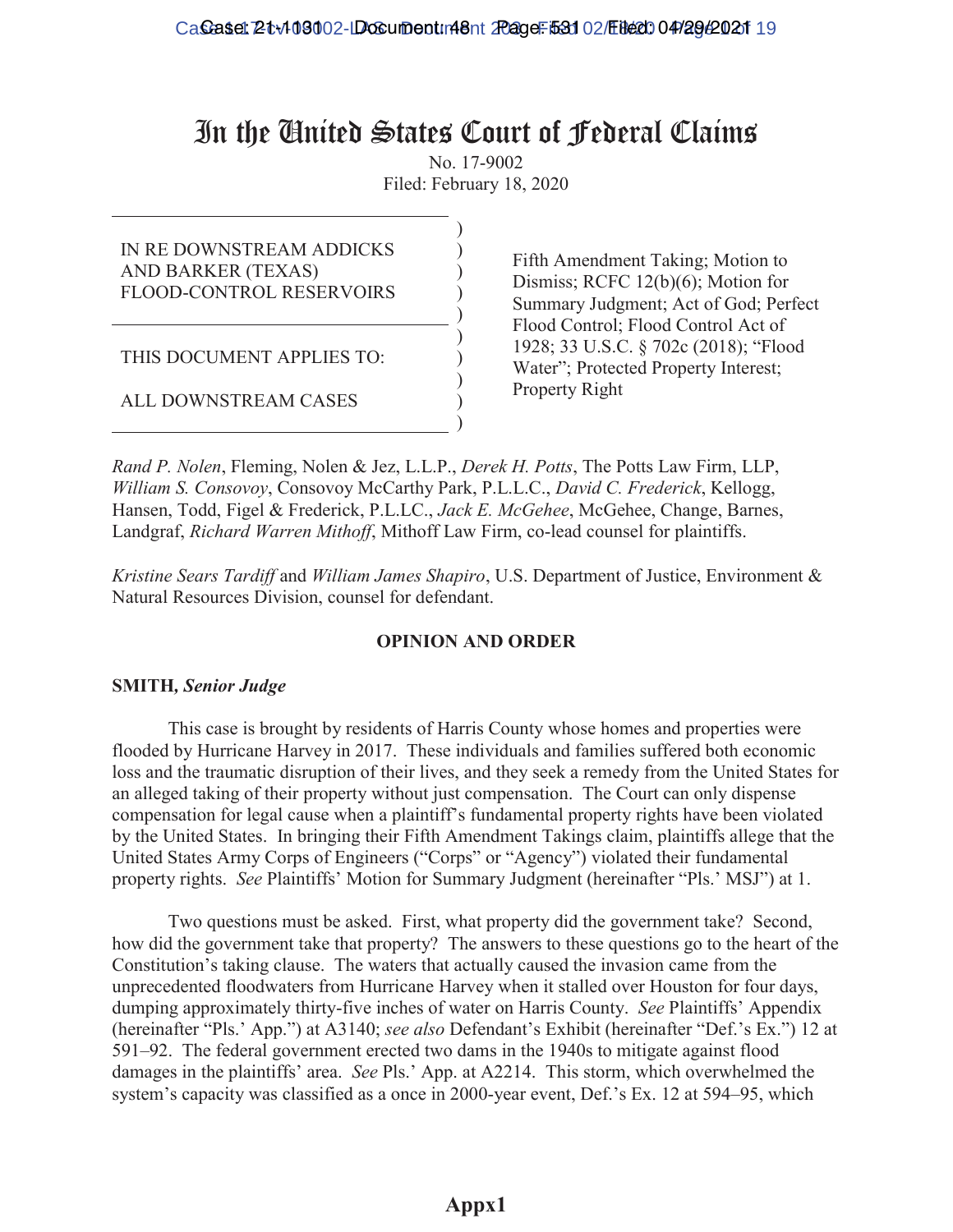# Caseset 2tv103002-LDosument: 48nt 20age: 53202/Eited: 04/2962021 19

means the last such event occurred during the life of Jesus! Nevertheless, plaintiffs contend that their property was only inundated when the Corps opened the Addicks and Barker Reservoirs' (the "Reservoirs") gates to prevent additional upstream flooding.  $Pls$ .  $MSJ'$ ) at 1. This leads the Court to the question of whether the government did something wrong? The plaintiffs do not allege that it did, and, even if the plaintiffs had made such an allegation, the Court does not have tort jurisdiction, so it cannot analyze whether the government action was negligent. The answer of what caused the damage is thus inescapable to the Court's eye and mind. The damage was caused by Hurricane Harvey, and such a hurricane is an Act of God, which the government neither caused nor committed.

The remaining question is what were the property rights allegedly taken? Plaintiffs suggest that the government took an easement against their property by storing of water on their lands. Plaintiffs' Opposition to the Government's Motion to Dismiss (hereinafter "Pls.' Resp. to MTD") at 14. Put a different way, plaintiffs allege that the government could have done more to ensure perfect flood control efforts, and because the government did not do more, it failed to stop the flooding of their lands. Of course, the water from the hurricane was not the government's water, unless the storm was also created by the government's wind and air and sun and sky. These were flood waters that no entity could entirely control. The government attempted to mitigate against them, but it could not. Thus, plaintiffs' claims are essentially that they were entitled to perfect flood control, simply because government set up a flood control system to help protect residents in the Houston area. Plaintiffs also claim that the mere presence of the water control structures means that the government owned all waters that passed through them. So, do plaintiffs have the right to be perfectly protected from flooding? The simple answer is no; the right to perfect flood control it is not recognized by either Texas property law or federal law. The purpose of the Constitution's Fifth Amendment protections is to protect legally recognized property rights, but those property rights can only be created by the states or the federal legislative and executive departments. While the Court sympathizes with the plaintiff's loss, the Court's function is to say what the law is, not what the law might become.

This case comes before the Court on defendant's Motion to Dismiss and on the parties' Cross-Motions for Summary Judgment. Plaintiffs allege that the Corps intentionally opened the gates and released massive volumes of water from the Addicks and Barker Reservoirs, causing widespread destruction to the homes and businesses located downstream from the Reservoirs along the Buffalo Bayou. *See* Pls.' MSJ at 1. Plaintiffs seek relief under the Takings Clause of the Fifth Amendment of the United States Constitution and contend that such a release was a temporary categorical physical taking, a temporary non-categorical physical taking, and a permanent non-categorical physical taking. *See Id.* at 23–25. In response, defendant makes the following four arguments: (1) plaintiffs failed to prove a crucial element of causation under the applicable legal standard or in accordance with legal precedent; (2) the alleged infringement was committed pursuant to the government's legitimate use of police powers; (3) the flooding that gives rise to plaintiffs' taking claims resulted from a singular, catastrophic hurricane and, at most, sounds in tort; and (4) under both Texas law and federal law, plaintiffs do not have a cognizable property interest in perfect flood control in the face of a record-setting Act of God such as Hurricane Harvey. *See* United States' Cross-Motion for Summary Judgment and Opposition to Plaintiffs' Motion for Summary Judgment (hereinafter "Def.'s CMSJ") at  $2-3$ . For the reasons that follow, the Court finds that neither Texas law nor federal law creates a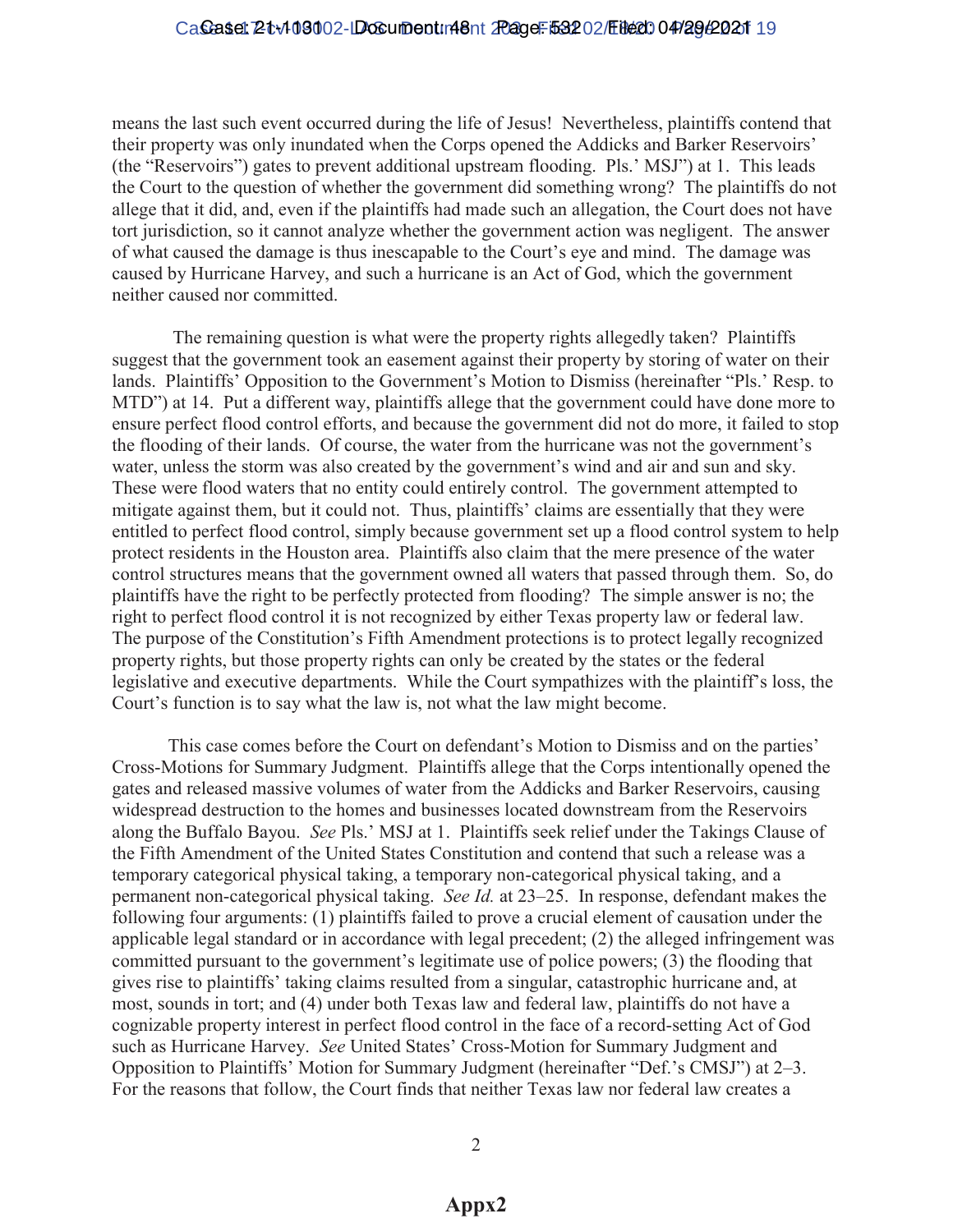protected property interest in perfect flood control in the face of an Act of God. As the government cannot take a property interest that plaintiffs do not possess, plaintiffs have failed to state a claim upon which relief can be granted. As such, defendant's Motion to Dismiss is hereby granted, defendant's Cross-Motion for Summary Judgment is granted, and plaintiffs' Motion for Summary Judgment is denied.

# **I. Background**

#### **A. Construction of the Addicks and Barker Dams and Reservoirs**

Between 1854 and 1935, the Houston area experienced six major flood events along the Buffalo Bayou. Pls.' at A3131; Def.'s Ex. 3 at 31. In response to the devastating floods in 1929 and 1935, the Texas Legislature established the Harris County Flood Control District ("HCFCD") in 1937, to implement flood damage reduction projects across Harris County. Def.'s Ex. 2 at 11; Def.'s Ex. 5. As a result of those same floods, Congress directed the Corps to study flood protection along the Buffalo Bayou and, through enactment of the Rivers and Harbors Act of June 20, 1938, authorized construction of the Addicks and Barker Dams and their corresponding Reservoirs as part of the Buffalo Bayou and Tributaries Project ("Project"). Def.'s Ex. 3 at 29,  $26-28$ ; Pls.' App. at A22. The sole purpose of the Project was to mitigate against flooding downstream of the Reservoirs—detention basins behind the dams "designed to collect excessive amounts of rainfall which would then be released into Buffalo Bayou at a controlled rate." Def.'s Ex. 7 at 209; Def.'s Ex. 8 at  $272-74$ ; Pls.' App. at A19; Pls.' App. at A2215.

Construction of the Barker Dam began in February of 1942 and concluded in February of 1945. Pls.' App. at A2214. Construction of the Addicks Dam began in May of 1946 and concluded in December of 1948. *Id.* Their reservoirs "serve in conjunction with approximately 7.4 miles of Buffalo Bayou channel improvements immediately downstream of the dams to provide flood protection along Buffalo Bayou." Pls.' App. at A20; Def. Ex. 4 at 175. The Reservoirs were originally designed to have four uncontrolled, ungated outlet conduits and one controlled outlet conduit. Pls.' App. at A24; Pls.' App. at A2226. By 1963, the Corps gated all five of the outlet conduits on each Reservoir to provide additional protection to downstream developments. Pls.' App. at A19–A20; Pls.' App. at 2226. Both Reservoirs are "dry dams," which means they generally do not hold any water. Pls.' App. at A19; Pls.' App. at A2210.

The Corps maintains and operates the Reservoirs in accordance with the Water Control Manual ("Manual"), which the Corps first implemented in April 1962 and updated in November 2012. Pls.' App. at A1–A158; Pls.' App. at A193–A280. The Corps generally operates the Reservoirs in accordance with the Manual's "Normal Flood Control Regulation," according to which the gates are closed under what the Corps deems "normal conditions," which exist "when 1 inch of rainfall occurs over the watershed below the reservoirs in 24 hours or less, or when flooding is predicted downstream." Pls.' App. at A49. More specifically, normal conditions exist "when the reservoir pools are not in the range of [the] induced surcharge schedule." Pls.' App. at A49. Under normal conditions, the Manual directs the operator of the Reservoirs to "[k] eep the gates closed and under surveillance as long as necessary to prevent flooding below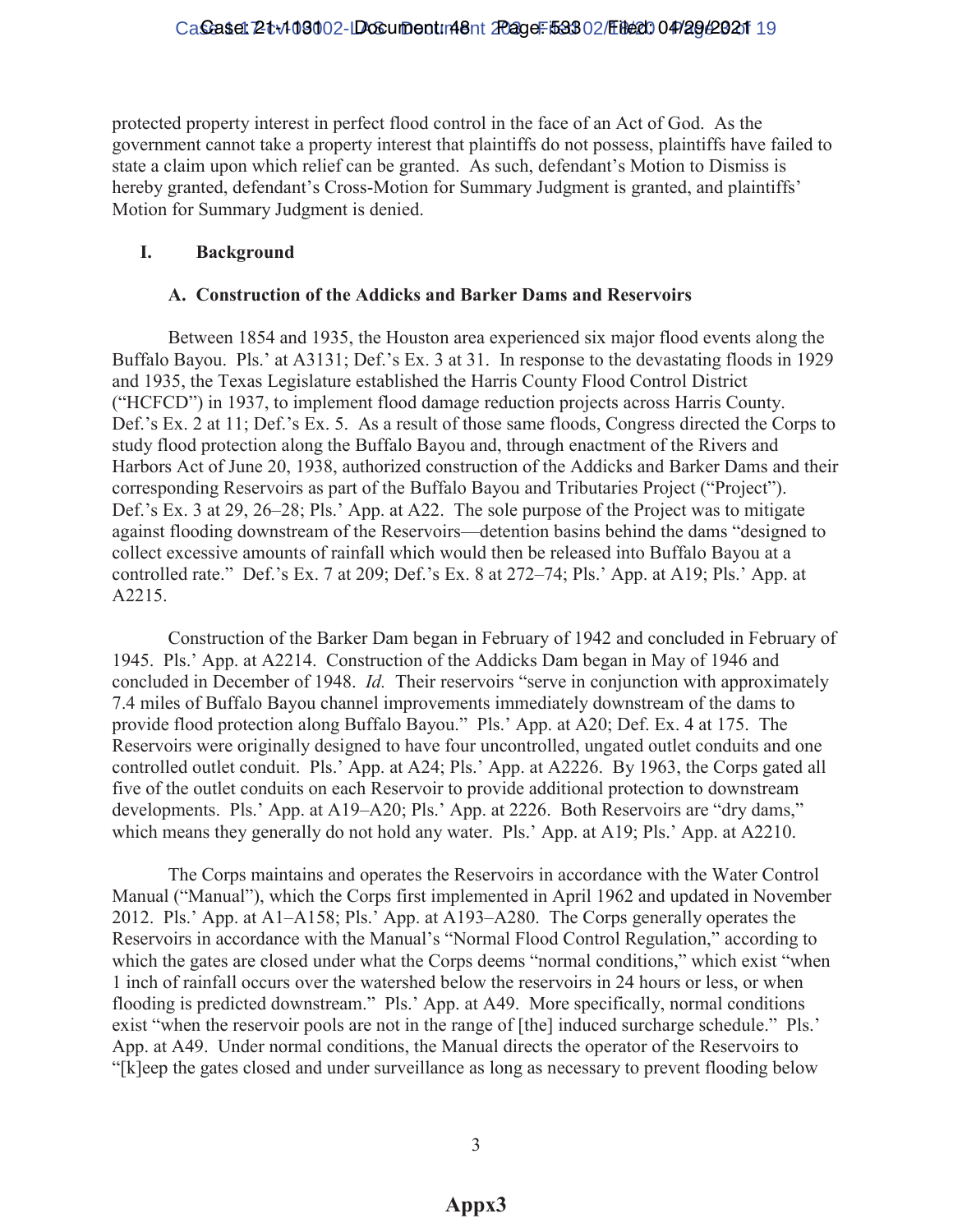the dams." *Id.* The Manual also contains instructions for "Induced Surcharge Flood Control" Regulation," according to which the Corps will open the gates under the following conditions:

Induced Surcharge Flood Control Regulation. At any time the reservoir pool equals or exceeds 101 feet [North American Vertical Datum of 1988 ("NAVD 1988")] in Addicks Reservoir and 95.7 feet NAVD 1988 in Barker Reservoir[,] monitoring of pool elevation should immediately ensue to determine if inflow is causing pool elevation to continue to rise. If inflow and pool elevation conditions dictate, reservoir releases will be made in accordance with the induced surcharge regulation schedules shown on plates 7-03 and 7-04. The gates should remain at the maximum opening attained from the induced surcharge regulation schedules until reservoir levels fall to elevation 101 feet NAVD in Addicks and 94.9 NAVD 1988 feet in Barker. Then, if the outflow from both reservoirs when combined with the uncontrolled runoff downstream is greater than channel capacity, adjust the gates until the total discharges do not exceed channel capacity and follow the normal operating procedures.

Pls.' App. at A50. Accordingly, the Induced Surcharge Flood Control Regulation is triggered when the Reservoir pools reach specified elevations, and, once conditions allow for the return to normal flood control operations, the Corps releases floodwaters from the Reservoirs at a lesser rate until the Reservoirs are empty. Pls.' App. at A19 $-A20$ ; Pls.' App. at A49 $-A50$ .

In or around 2007, the Corps formed the Addicks-Barker Multi-Agency Emergency Coordination Team ("ABECT"), which designated points of contact for federal, state, and local agencies and developed lines of communication for storm and flood events involving the Addicks and Barker Dams and Reservoirs. Def.'s Ex. 2 at 12–15. The ABECT routinely conducts emergency exercises and developed Emergency Action Response Charts for each reservoir that define the scope of responsibilities of each agency during flooding or emergency events when the water in the Reservoirs surpasses certain elevation levels. *See Def.*'s Ex. 2 at 12-15, 16-19; Def.'s Ex. 4 at 174; Def.'s Ex. 20 at 982-94.

# **B.** Plaintiffs' Acquisition of their Properties<sup>1</sup>

 $\overline{a}$ 

Between 1976 and 2015, plaintiffs acquired their respective properties. *See* Pls.' App. at A458-A492. The houses and structures on those properties were built between 1962 and 2016, either while under the ownership of plaintiffs or their predecessors. *See generally Def.*'s Ex. 35. All of the test properties are located in Harris County, Texas, along the Buffalo Bayou, and downstream of the Reservoirs. Pls.' App. at A1776. Additionally, all of the properties fall within the Buffalo Bayou watershed. Def.'s Ex. 4 at 76. Three of the properties are located within the 100-year flood zone, eight are located within the 500-year flood zone, and two fall

<sup>&</sup>lt;sup>1</sup> For the purposes of this sub-section, and this sub-section alone, "properties" refers to the thirteen test properties designated in the Court's Order Regarding Test Property Selection. See *generally* Order Regarding Test Property Selection, No. 17-9002, ECF No 81. Additionally, "plaintiffs" in this sub-section refers exclusively to the individuals and entities that own those test properties. *See generally id.*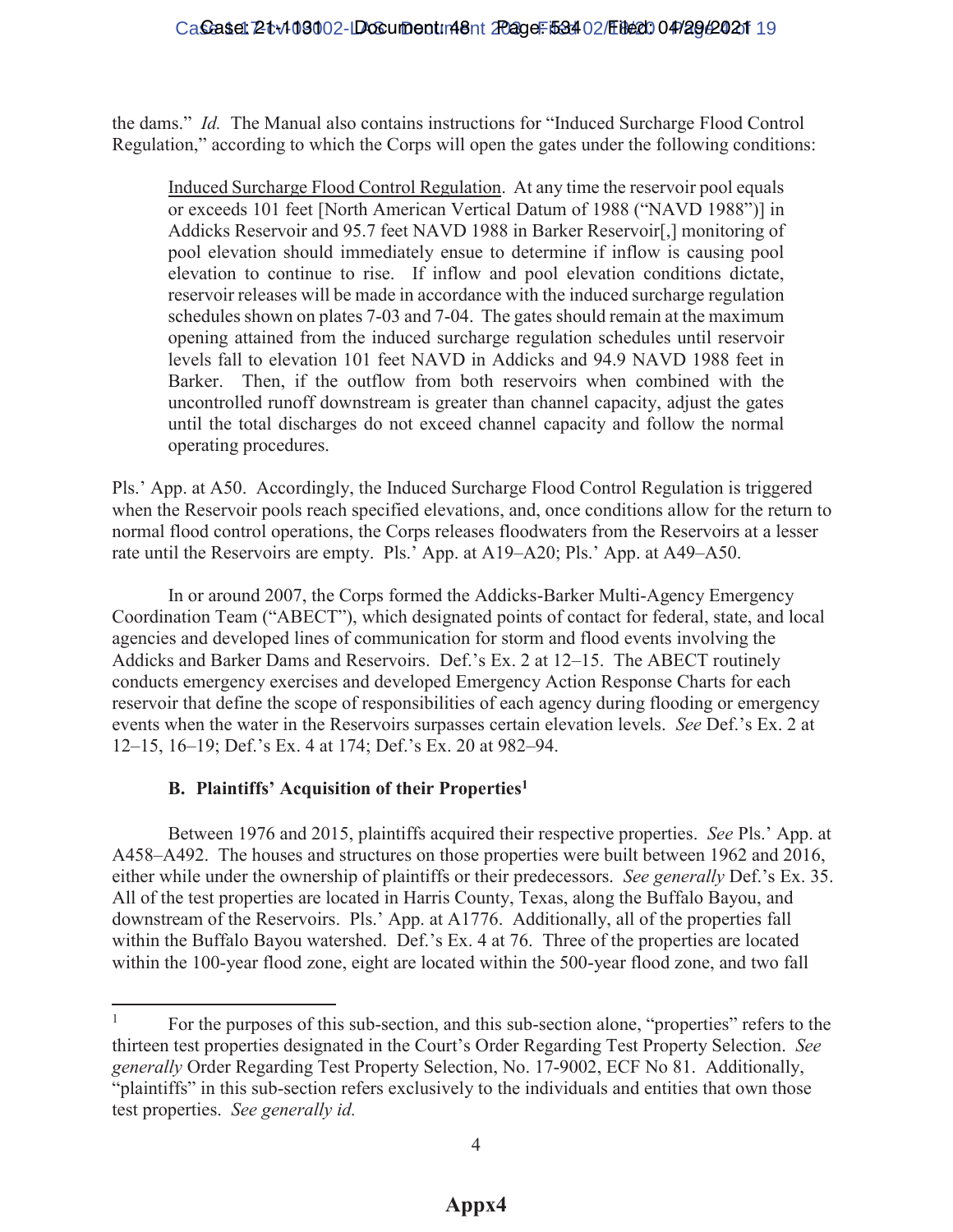# Caseset 2tv103002-LDosument: 48nt 20age: 53502/Eited: 04/29/2021 19

outside the 500-year floodplain.<sup>2</sup> *See generally* Pls.' App. at A1036–1147. Nine of the plaintiffs remained free from flooding during the period between the acquisition of their properties and Harvey. *See Pls.*' App. at A599–A625; *see also Pls.*' App. at A1036–1147. Four of the plaintiffs experienced some flooding between the acquisition of their properties and Harvey, but they did not experience flooding to the same degree as what they experienced as a result of Harvey. Pls.' App. at A626-A660.

# **C. Hurricane Harvey and the Induced Surcharge Release**

On August 25, 2017, Hurricane Harvey made landfall along the Texas coast as a Category 4 hurricane. Pls.' App. at A3134. Within twelve hours of making landfall, as Harvey moved towards Harris County, it weakened into a tropical storm but stalled over the Houston area for four days before moving into Louisiana on August 30, 2017. *Id.* Harvey maintained tropical storm intensity the entire time it was stalled inland over southeast Texas. *Id.*; Def.'s Ex. 12 at 589. During the storm, the Reservoir watersheds received an estimated 32-35 inches of rain, and the average rainfall across Harris County was 33.7 inches. Pls.' App. at A3140; Def.'s Ex. 12 at 591–92. After the storm passed and the extent of the devastation was established, the HCFCD analyzed the return frequency of the four-day rainfall totals and determined that Harvey fell within the range of a 2000-year to a greater than 5000-year flood event at all of the relevant storm gage locations. Def.'s Ex. 12 at 594–95.

On August 23, 2017, prior to Hurricane Harvey's landfall, the Governor of Texas issued a disaster proclamation, warning residents that Harvey posed a threat of imminent danger to sixty counties, including Harris County. *See Def.*'s Ex. 16 at 930. That disaster proclamation was extended throughout the months that followed. *Id.* On August 25, 2017, the President of the United States, through the Federal Emergency Management Agency ("FEMA"), issued a federal disaster declaration for those same areas, including Harris County. Def.'s Ex. 17 at 933. In addition to the two disaster proclamations, the Corps activated the ABECT in advance of Harvey, and the group held its first call to discuss the impending storm on August 23, 2017. Def.'s Ex. 20 at 976–79, 980–81. Prior to and during the storm, the ABECT utilized the Corps modeling results and daily Corps Water Management System ("CWMS") Forecasts to monitor existing and forecasted conditions in the Reservoirs. Def.'s Ex. 20 at  $980-81$ ; Def.'s Ex. 21 at 990±95.

According to Corps records and the CWMS Forecasts, both Reservoirs were empty, and the flood gates were set to their normal settings prior to Harvey's landfall on August 25, 2017,

 $\overline{2}$ "Five Hundred Year Floodplain (the 500-year floodplain or 0.2 percent change floodplain) means that area, including the base floodplain, which is subject to inundation from a flood having a 0.2 percent chance of being equalled [sic] or exceeded in any given year."  $44$ C.F.R. § 9.4 (2009). In colloquial terms, this means that properties located within the 500-year floodplain have a 1-in-500 chance of flooding in a given year. 500-year floods are storms with a return frequency of 500 years or more—or storms that occur once about every 500 years. Properties within the 100-year floodplain have a 1-in-100 chance of flooding in a given year and are expected to flood once every 100 years or more. Properties located outside the 500-year floodplain are expected to flood less than once every 500 years.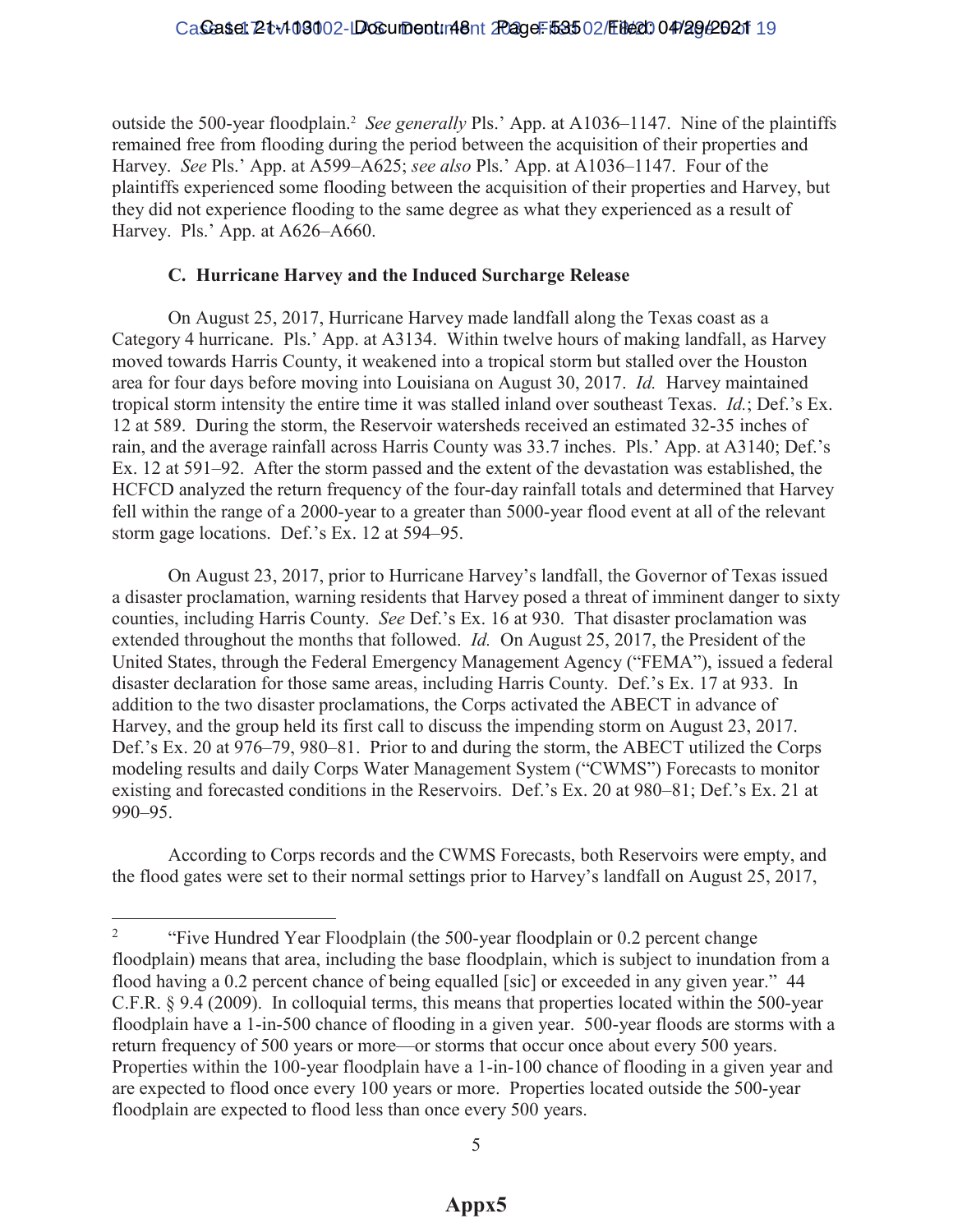# Caseset 2tv109002-LDosument: 48nt 20age: 53602/Eited: 04/2942021 19

which allowed the daily reservoir inflows to pass through the gates. Def.'s Ex.  $8$  at  $280-91$ ; Def.'s Ex. 22 at 997, 999. That night, in anticipation of flooding from Harvey, the Corps closed the gates on both the Addicks and Barker dams. Def.'s Ex. 8 at 291; Def.'s Ex. 21; Def.'s Ex. 24 at 1010. On August 26, 2017, the Corps noted that "[w]ith rainfall continuing over the next  $5+$ days, the reservoirs are expected to exceed record pools." Def.'s Ex. 23 at  $1004-05$ . At that time, however, the Corps did not expect to "make mandatory releases for surcharge operations." *Id.* On August 27, 2017, the CWMS Forecast indicated that conditions had changed, and noted the following:

The Addicks and Barker watersheds have received 10-18 inches across the watersheds in the last 48 hours. Gates are currently closed. Forecasted rainfall amounts are in flux. The 7-day accumulation assumed for this forecast is approximately 30-inches as received from the River Forecasting Center.

At this time, mandatory releases are expected to be necessary for surcharge operations at Addicks later tonight and at Barker on Wednesday.

Def.'s Ex. 25 at 1018–19; Pls.' App. at A3141. On August 27, 2017, peak inflows into the Addicks Reservoir were approximately 70,000 cubic feet per second ("cfs"), and peak inflows into Barker were approximately  $77,000$  cfs. Pls.' App. at A3157–A3158. As a result, a Stage 2 Extended Watch alert was triggered, and the Corps began 24/7 monitoring of the Reservoirs in accordance with the Emergency Action Plan for Addicks and Barker Dams. Pls.' App. at A1158. On August 27, 2017, the pool of floodwater behind the Barker Reservoir exceeded the government-owned land, and on August 28, 2017, the pool of water behind the Addicks Reservoir exceeded the government-owned land. Def.'s Ex. 26 at 1028.

At approximately midnight on August 28, 2017, for the first time since the Reservoirs' construction, and in accordance with the Manual's Induced Surcharge Flood Control Regulation, the Corps began releasing water from both Reservoirs. Pls.' Appx at A1158; Def.'s Ex. 27 at  $1034-35$ ; Def.'s Ex. 8 at 287. Despite these releases, the reservoir pools behind the dams continued to rise. *See* Def.'s Ex 26; Def.'s Ex 28. On August 30, 2017, even as the Reservoirs were releasing water, both Reservoirs experienced record-level pool elevations, with water in the Addicks Reservoir reaching an elevation of 109.1 feet and Barker Reservoir reaching a pool elevation of 101.6 feet. Pls.' App. at A1158; Pls.' App. at A3157–A3158; Def.'s Ex. 24 at 1014; Def.'s Ex. 29. The CWMS Forecast issued that same day reported that the Addicks and Barker Reservoirs had received between 32-35 inches of rain since the beginning of Harvey; that the Addicks Dam was releasing approximately 7,500 cfs downstream; that the Barker Dam was releasing approximately 6,300 cfs downstream; and that the total combined discharge was approximately 13,800 cfs. *See Def.*'s Ex. 28 at 1041–42.

On August 31, 2017, the CWMS Forecast reported that uncontrolled water was flowing around the north end of the Addicks Dam, but that such uncontrolled flows were only expected to continue until September 2, 2017. Def.'s Ex 29 at 1048–50. As of that announcement date,  $\lq$ -[e] levated discharges [were] expected to continue for at least  $10+$  days, before resuming normal rates of less than 4000 cfs combined total discharge." *Id.* In reality, however, surcharge releases of floodwaters remained necessary until September 16, 2017, at which point normal operations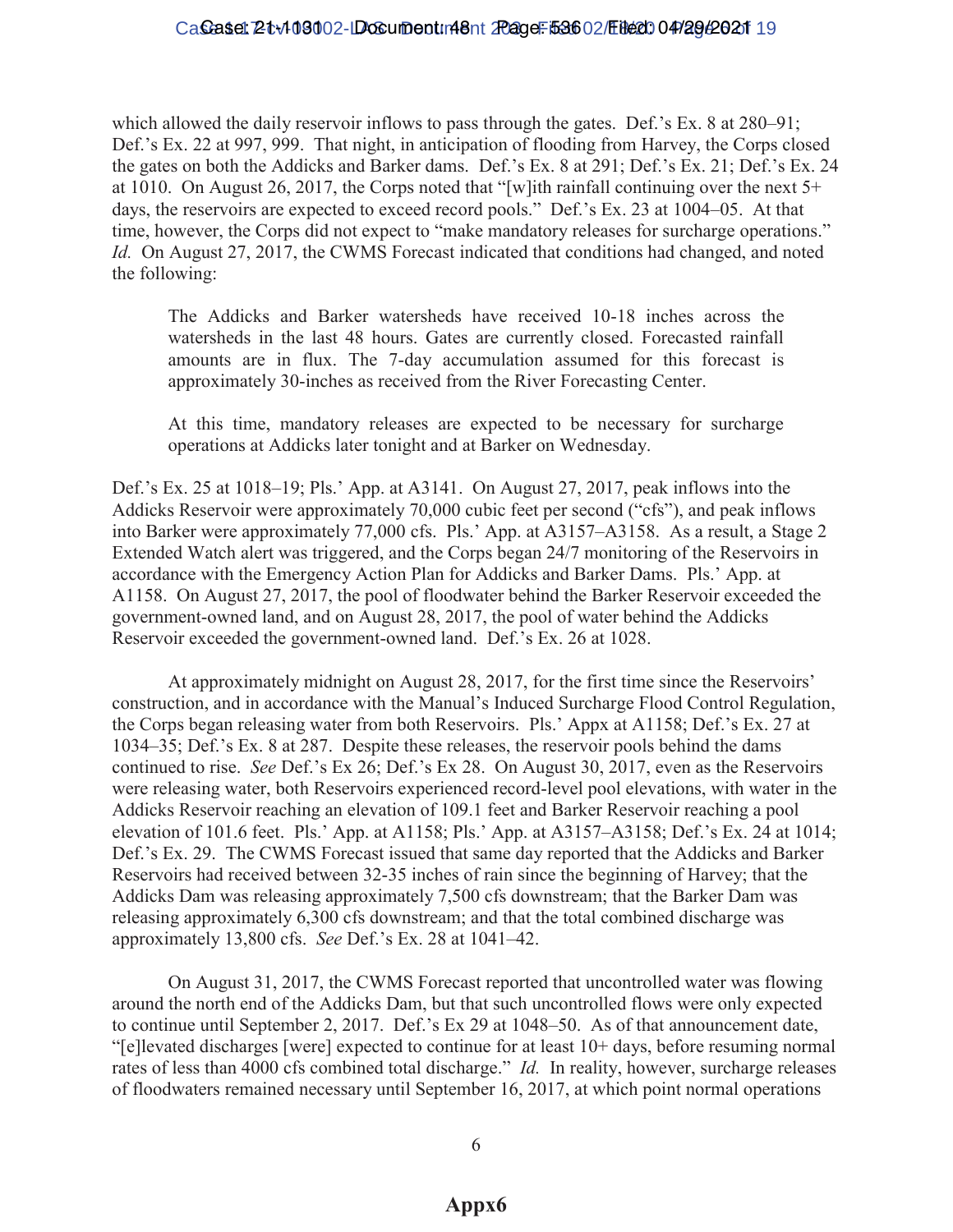resumed. Def.'s Ex. 24 at 1016. The Reservoirs did not return to their normal, fully drained state until mid-October 2017. Def.'s Ex. 12 at 604. Despite the Corps' attempt to mitigate against flooding from Harvey's record-setting storm, plaintiffs' properties downstream of the Reservoirs sustained significant flood damage. In an attempt to ameliorate the effects of the damage caused by that record-setting natural disaster, FEMA has obligated over \$1.6 billion in approved grants through the individual and households program and over \$2 billion in obligated public assistant grants for disaster relief efforts. FED. EMERGENCY MGMT. AGENCY, https://www.fema.gov/disaster/4332 (last visited Jan. 22, 2020).

# **II. Procedural History**

# **A.** *In re Downstream Addicks and Barker (Texas) Flood-Control Reservoirs*

Beginning in September of 2017, property owners in the Houston area began filing complaints with this Court, alleging that the flooding that occurred during or immediately following Hurricane Harvey constituted an unconstitutional taking of their property. All related cases were joined under a Master Docket (No. 17-3000), and then bifurcated into an Upstream Sub-Docket (No. 17-9001) and a Downstream Sub-Docket (No. 17-9002). *See* Order Severing Claims into Two Separate Dockets, No. 17-3000, ECF No. 102. To streamline litigation, the Court designated a group of test properties and administratively stayed all other claims. Order Regarding Test Property Selection, No. 17-9002, ECF No 81; Case Management Order No. 5, No. 17-9002, ECF No. 27.

On February 20, 2018, in the Downstream Sub-Docket, defendant filed a motion to dismiss for lack of subject-matter jurisdiction and for failure to state a claim upon which relief can be granted pursuant to Rules 12(b)(1) and 12(b)(6) of the Rules of the Court of Federal Claims ("RCFC"). See United States' Motion to Dismiss for Lack of Jurisdiction and for Failure to State a Claim Upon Which Relief Can Be Granted (hereinafter "Def.'s MTD"). In that Motion, defendant argued that, under both state and federal law, plaintiffs lack the property interest purportedly taken, and that, to the extent a cause of action could arise out of the circumstances at issue, such a claim sounds exclusively in tort. *See generally id.* On March 20, 2018, plaintiffs filed their Response to the government's Motion to Dismiss, arguing that they sufficiently pleaded their cause of action demonstrating that the Corps' actions gave rise to a taking and that their ownership of property in fee simple—as defined by the Texas Tax Code—necessarily affords them the right to be "free from the Federal Government storing water on their property." *See Pls.*' Resp. to MTD at 14. The government filed its Reply in Support of its Motion to Dismiss on April 11, 2018, reiterating its original arguments for dismissal. *See generally* United States' Reply in Support of its Motion to Dismiss for Lack of Jurisdiction and for Failure to State a Claim Upon Which Relief Can Be Granted (hereinafter "Def.'s Reply to MTD").

On April 19, 2018, Judge Susan G. Braden deferred ruling on defendant's Motion to Dismiss until trial and set a pre-trial and discovery schedule. Memorandum Opinion and Scheduling Order, ECF No. 92. On January 7, 2019, the Downstream Sub-Docket was reassigned to Senior Judge Loren A. Smith. *See* Order of Reassignment, ECF No. 152. Due to a lapse in government appropriations and upon finding that the current pre-trial and trial schedule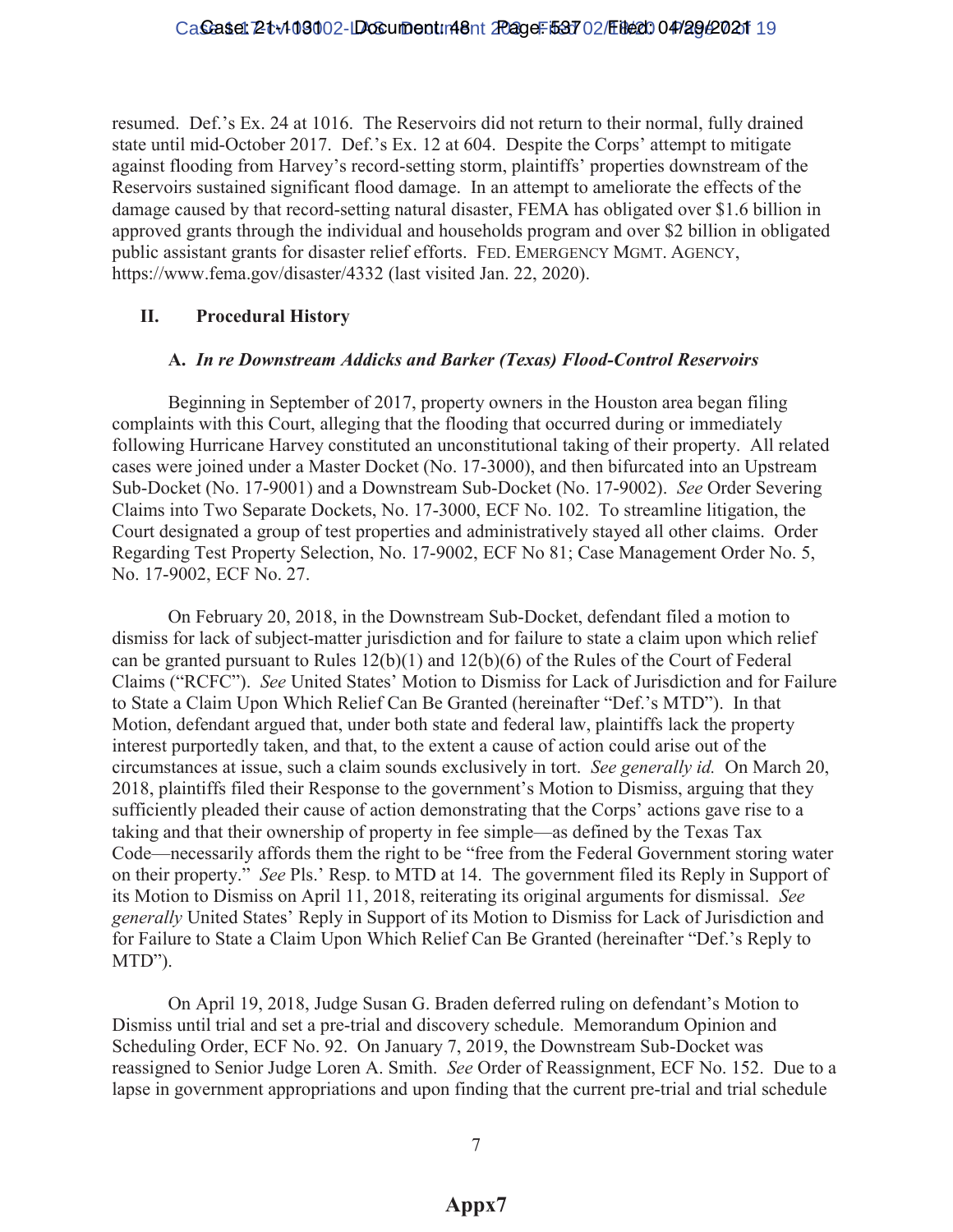# Caseset 2tv103002-LDosument: 48nt 20age: 53802/Eited: 04/2942021 19

was "infeasible and inoperable," the Court vacated the schedule and stayed the case pending the restoration of government funding. Order, ECF No. 154. After the restoration of funding, the Court determined that jurisdiction was a threshold issue that should be decided in advance of trial and held a hearing in Houston, Texas on March 13, 2019, regarding defendant's Motion to Dismiss.

On April 1, 2019, the Court deferred its ruling on the Motion to Dismiss in order to concurrently rule on both dismissal and on cross-motions for summary judgment. *See*, ECF No. 169. The Court also ordered briefing on Cross-Motions for Summary Judgment, and each party was allotted an additional ten pages in which to further address the following two questions:

- 1. Whether a protected property interest exists under Texas law when flooding has occurred as a direct result of mitigating flood control efforts in the face of an Act of God; and
- 2. The general applicability of the Flood Control Act of 1928, its successor acts, and the definition of "floods or flood waters."

*Id.* at 1. Plaintiffs filed their Motion for Summary Judgment on June 14, 2019. *See* Motion for Summary Judgment and Memorandum in Support (hereinafter "Pls.' MSJ"). Defendant filed its Cross-Motion for Summary Judgment on August 3, 2019, and its Corrected Cross-Motion for Summary Judgment on August 5, 2019. *See generally* United States' Cross-Motion for Summary Judgment and Opposition to Plaintiffs' Motion for Summary Judgment; see also *generally* United States' Cross-Motion for Summary Judgment and Opposition to Plaintiffs' Motion for Summary Judgment (Corrected) (hereinafter "Def.'s CMSJ"). Plaintiffs filed their Reply and Response on September 16, 2019. *See generally Plaintiffs'* Reply in Support of Motion for Summary Judgment and Response to United States' Cross-Motion for Summary Judgment (hereinafter "Pls.' MSJ Resp."). On October 15, 2019, the government filed its Reply in Support of its Cross-Motion for Summary Judgment. *See generally* United States' Reply to Plaintiffs' Response to the United States' Cross-Motion for Summary Judgment (hereinafter "Def.'s CMSJ Reply."). Oral Argument on the parties Cross-Motions for Summary Judgment was held in Houston, Texas on December 11, 2019. At oral argument, the Court encouraged the parties to pursue settlement, but on February 13, 2020, the parties informed the Court that settlement was unsuccessful. This case is fully briefed and ripe for review.

### **B.** *In re Upstream Addicks and Barker (Texas) Flood-Control Reservoirs*

During the pendency of the Downstream Sub-Docket proceedings, the parties in the Upstream Sub-Docket proceeded to a trial on liability. On December 17, 2019, Senior Judge Charles F. Lettow issued an opinion on liability, holding that the upstream flooding "constituted a taking of a flowage easement under the Fifth Amendment." In re Upstream Addicks & Barker *(Tex.) Flood-Control Reservoirs*, No. 17-9001, 2019 U.S. Claims LEXIS 1976, at \*120 (Fed. Cl. Dec. 17, 2019) (hereinafter "Upstream Opinion"). In that case, the plaintiffs' theory of causation involved the inundation of water on their upstream properties "resulting from the Corps" construction, modification, maintenance, and operation of the Addicks and Barker Dams.´*Id.* at \*89.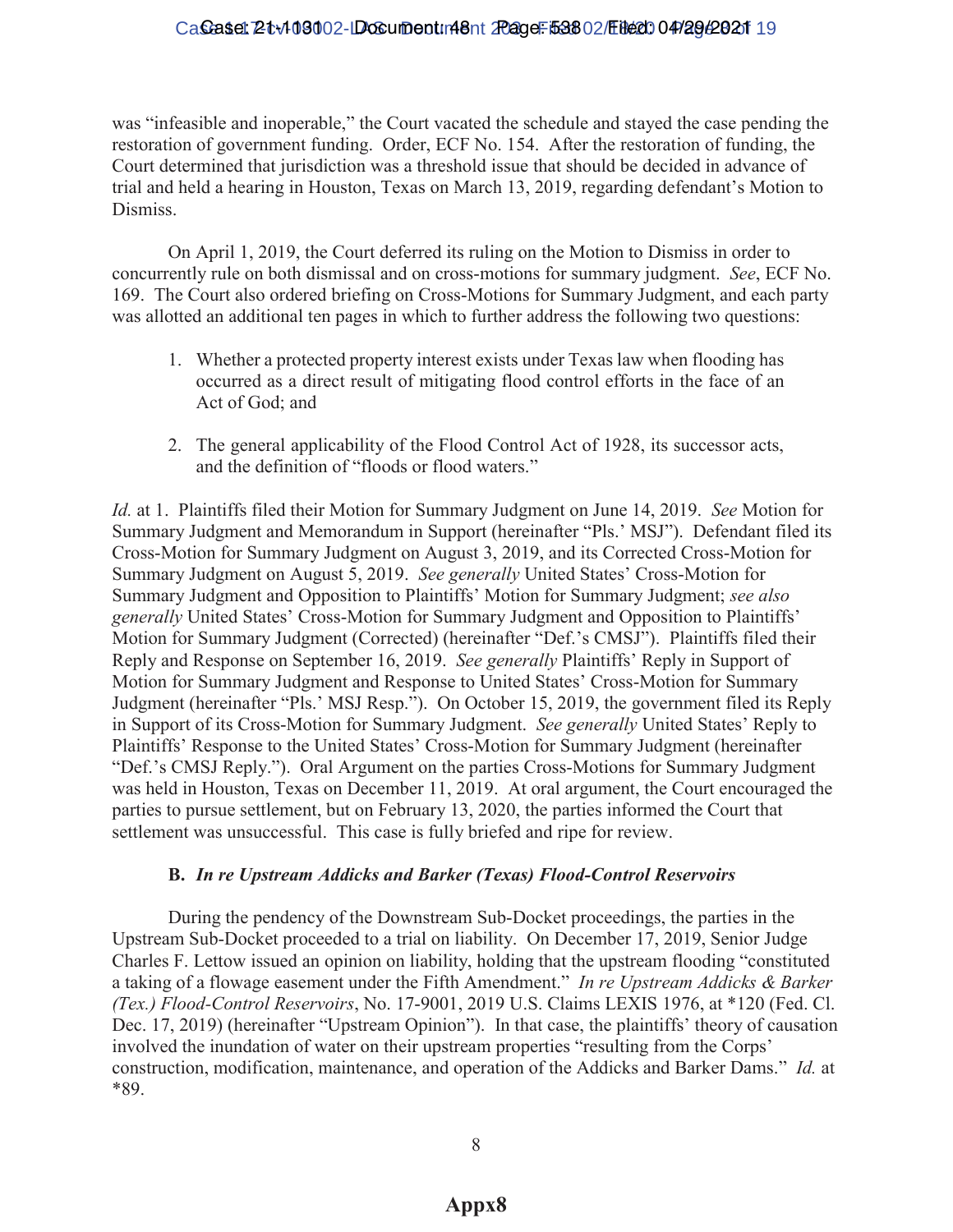In that opinion, Senior Judge Lettow determined that the taking of upstream property occurred as a result of the general operation of the Addicks and Barker Dams and Reservoirs, as a direct result of the Corps' decision to close the flood gates in order to protect properties downstream at the expense of the upstream properties located within the maximum pool size for the Reservoirs. *See generally id.* In contrast, the Downstream plaintiffs do not allege that the general operation of the Reservoirs caused the flooding of their property. *See generally* Complaint; see also Pls.' MSJ. Rather, plaintiffs downstream advance a takings theory predicated on the Corps' decision to open the flood gates and begin Induced Surcharge releases. Pls.' MSJ at 32 ("The Government caused the flooding of Plaintiffs' properties by opening the gates and releasing water from the Reservoirs."). As more fully explained below, the downstream plaintiffs' theory of causation ignores the simple fact that the gates were initially closed for the sole purpose of protecting *their* properties from floodwaters, that such mitigation failed because the impounded storm waters exceeded the Reservoirs' controllable capacity, and that the Harvey was the sole and proximate cause of the floodwaters.

With those legal differences between the Upstream and Downstream causes of action in mind, the Court concludes that the legal analysis in the Upstream Opinion is not relevant to the Court's evaluation of the downstream cause of action. Additionally, due to the significant factual differences between the Upstream and Downstream cases, the Court does not believe the findings in the Upstream Opinion are relevant to its downstream findings.

# **III. Discussion**

The Court will dismiss a case under RCFC  $12(b)(6)$  "when the facts asserted by the claimant do not entitle him to a legal remedy." Spectre Corp. v. United States, 132 Fed. Cl. 626, 628 (2017) (quoting *Lindsay v. United States*, 295 F.3d 1252, 1257 (Fed. Cir. 2002)). In reviewing a motion to dismiss for failure to state a claim, the Court "must accept as true all the factual allegations in the complaint . . . and [] must indulge all reasonable inferences in favor of the non-movant." Sommers Oil Co. v. United States, 241 F.3d 1375, 1378 (Fed. Cir. 2001) (citations omitted). The Court need not, however, accept legal conclusions "cast in the form of factual allegations," and will grant a motion to dismiss when faced with conclusory allegations that lack supporting facts, as "a formulaic recitation of the elements of a cause of action" alone will not withstand a motion to dismiss. *See Bell Atl. Corp. v. Twombly*, 550 U.S. 544, 555 (2007).

The Takings Clause of the Fifth Amendment of the Constitution provides "nor shall private property be taken for public use without just compensation." U.S. Const. amend. V. When analyzing a takings claim, the Court will implement a two-step process. *Boise Cascade Corp. v. United States,* 296 F.3d 1339, 1343 (Fed. Cir. 2002). The Court's first step is to determine "whether the plaintiff possesses a valid interest in the property affected by the governmental action, i.e., whether the plaintiff possessed a stick in the bundle of property rights." *Id.* at 1343 (citing *Karuk Tribe of Cal. v. Ammon*, 209 F.3d 1366, 1374 (Fed. Cir. 2000) (citations omitted)). Once the Court has determined that the plaintiff possesses the requisite property right, the Court then decides "whether the governmental action at issue constituted a taking of that stick." *Id.*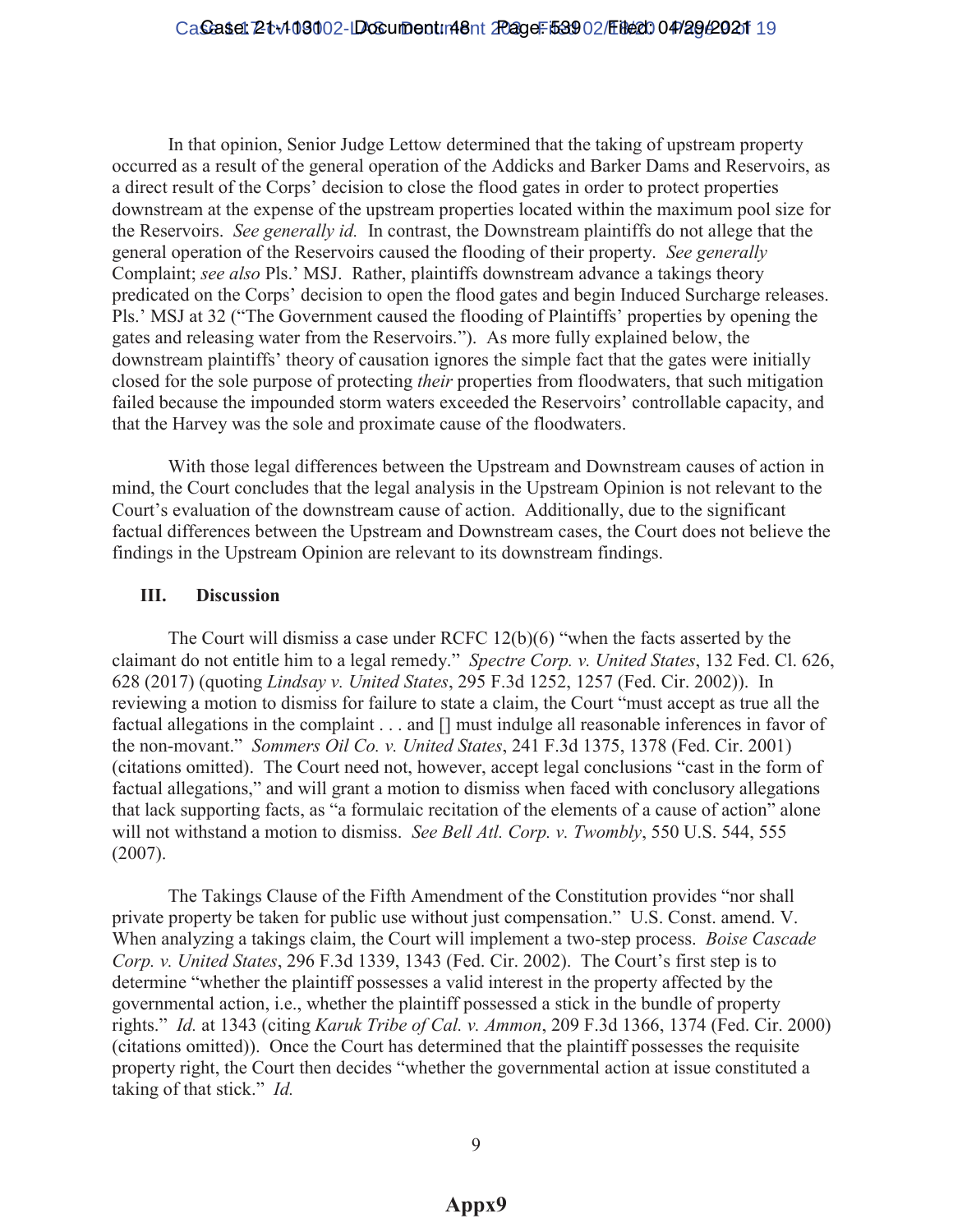On August 25, 2017, Hurricane Harvey made landfall along the Texas coast as a Category 4 hurricane. Pls.' App. at A3134. In anticipation of high volumes of rain, the Corps closed the flood gates on both the Addicks and Barker dams to mitigate against downstream flooding. *See Def.*'s Ex. 8; Def.'s Ex. 21; Def.'s Ex. 24 at 1010. For four days Harvey was stalled over Houston, and in the early hours of August 28, 2017, the volume of water in the Reservoirs exceeded the capacity of the government-owned land, began to spill onto adjacent non-government-owned properties, and the Corps was forced to release water from both Reservoirs in accordance with the Induced Surcharge Flood Control Regulation provided in its Manual. Pls.' Appx at A1158; Def.'s Ex. 27 at 1034–35; Def.'s Ex. 8 at 287. Despite the Corps' attempt to save the downstream properties from Harvey's floodwaters, plaintiffs' properties were inundated with water. These approximately 170 downstream cases ensued, and they turn on the following singular question:

Do plaintiffs have a protected property interest in perfect flood control, under either federal or state law, when a government-owned water control structure erected for the sole purpose of flood control fails to completely mitigate against flooding created by an Act of God?

Upon careful consideration, and with all due sympathy to the plaintiffs' plight, the Court finds that, under both federal and state law, plaintiffs lack the requisite property interest in perfect flood control in the face of an Act of God, and thus cannot succeed on their takings claims.

# **A. Property Rights**

The courts have long held that "[f] or a takings claim to succeed under the Fifth Amendment, under either a physical invasion or regulatory takings theory, a claimant must first establish a compensable property interest." Avenal v. United States, 33 Fed. Cl. 778, 785 (1995) (citing *Lucas v. S.C. Costal Council*, 505 U.S. 1003, 1026–27 (1992)). Moreover, "not all economic interests are 'property rights'; only those economic advantages are 'rights' which have the law back of them, and only when they are so recognized may courts compel others to forbear from interfering with them or to compensate for their invasion.´*United States v. Willow River Power Co.*, 324 U.S. 499, 502 (1945); *see also Skip Kirchdorfer, Inc. v. United States*, 6 F.3d 1573, 1580 (Fed. Cir. 1993) ("As part of a takings case, the plaintiff must show a legally-cognizable property interest.").

The Supreme Court has repeatedly held that "state law defines property interests." *Stop the Beach Renourishment, Inc. v. Fla. Dep't of Envtl. Prot., 560 U.S. 702, 707 (2010); see also Phillips v. Wash. Legal Found.*, 524 U.S. 156, 164 (1998) ("Because the Constitution protects rather than creates property interests, the existence of a property interest is determined by reference to 'existing rules or understandings that stem from an independent source such as state law.""); *Bd. of Regents of State Colls. v. Roth*, 408 U.S. 564, 577 (1972) ("Property interests, of course, are not created by the Constitution. Rather, they are created and their dimensions are defined by existing rules or understandings that stem from an independent source such as state law."); *Maritrans Inc. v. United States*, 342 F.3d 1344, 1352–53 (Fed. Cir. 2003) ("Property rights are set by state law and federal common law but are not created by the constitution.");

# **Appx10**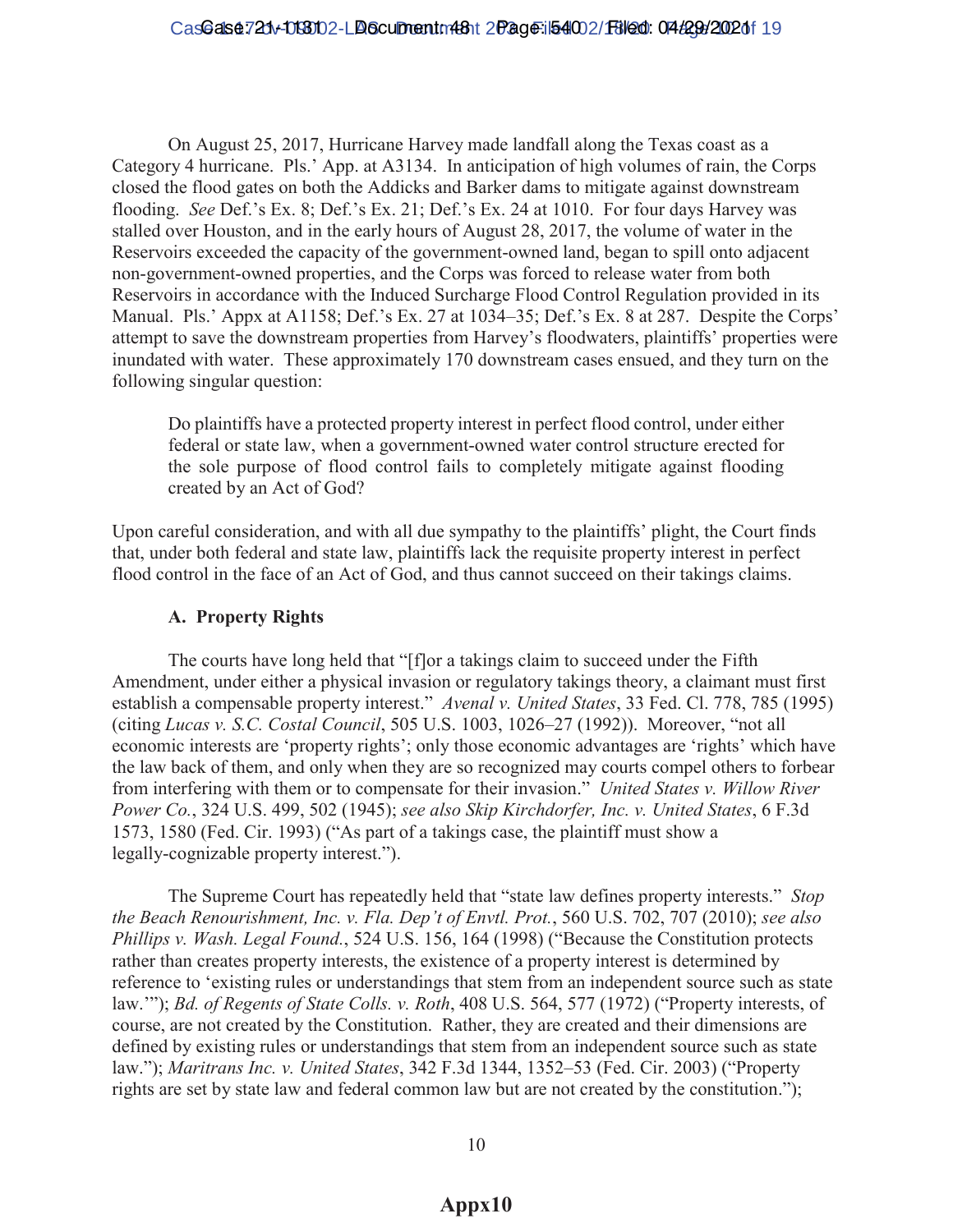# CasGalse721v-0130102-LB6cumentm481t 2Page-i54102/18/200: 04t29t/2020f 19

*Bartz v. United States, 224 Ct. Cl.* 583, 592 (1980) ("[T]he issue of what constitutes a 'taking' is a 'federal question' governed entirely by federal law, but that the meaning of 'property' as used by the Fifth Amendment will normally obtain its content by reference to state law."). The laws of a given state identify what rights and property interests are constitutionally protected. *See id.*

In *Stop the Beach*, the Supreme Court explained that "[t]he Takings clause only protects property rights as they are established under state law, not as they might have been established or ought to have been established." 560 U.S. at 732. As a result, the Court *must* look to state law in determining whether a plaintiff possesses the property rights purported to have been taken. *See id.* As such, the Court turns both to the laws of the State of Texas and to federal law to determine whether plaintiffs have a protected property interest in perfect flood control in the wake of an Act of God.

# **B. Perfect Flood Control**

# **1. State Law**

As property rights are defined by state law, the Court must look to Texas law to determine whether plaintiffs have a protected property interest in perfect flood control in the wake of an Act of God. After careful review of over 150 years of Texas flood-related decisions, the Court finds that the State of Texas has never recognized such a property right, and, in fact, that the laws of Texas have specifically excluded the right to perfect flood control from the "bundle of sticks" afforded property owners downstream of water control structures. *See, e.g.*, *Harris Cnty. Flood Control Dist. v. Kerr*, 499 S.W.3d 793 (Tex. 2016); *Sabine River Auth. of Tex. v. Hughes*, 92 S.W.3d 640 (Tex. App.—Beaumont 2002). Based on the Court's understanding of Texas jurisprudence, and for the reasons set forth below, the Court concludes that Texas does not recognize a right to perfect flood control in the wake of an Act of God.<sup>3</sup>

Article 17 of the Texas State Constitution provides that " $[n]$  person's property shall be taken, damaged, or destroyed for or applied to public use without adequate compensation being made, unless by the consent of such person." TEX. CONST. art. I,  $\S$  17. Nevertheless, the Texas State Constitution also specifically enumerates that the police power is an exception to takings liability and that compensation is not required for "an incidental use, by  $(A)$  the State, a political subdivision of the State, or the public at large; or (B) an entity granted the power of eminent domain under law." TEX. CONST. art. I,  $\S 17(a)(1)(A)$ –(B). Texas courts have routinely interpreted this clause to mean that property is owned subject to the pre-existing limits of the State's police power. *See generally Motl v. Boyd*, 286 S.W. 458 (Tex. 1926); *see also Lombardo Tex. 1, 10 (Tex. 1934) ("All property is held subject to the valid exercise of the* 

 $\overline{3}$ In analyzing whether Texas law recognizes the right to perfect flood control in the wake of an Act of God, the Court has looked to both takings and tort cases to reach the conclusion that Texas has never recognized such a right. Additionally, the Court finds it significant that, even when Texas courts have applied the less stringent standards for establishing tort liability, those courts have never found that a right to be free from flooding is absolute or a legally protected interest. *See, e.g.*, *Harris Cnty. Flood Control Dist. v. Kerr*, 499 S.W.3d 793 (Tex. 2016); *McWilliams v. Masterson, 112 S.W.3d 314, 321 (Tex. App.*—Amarillo 2003).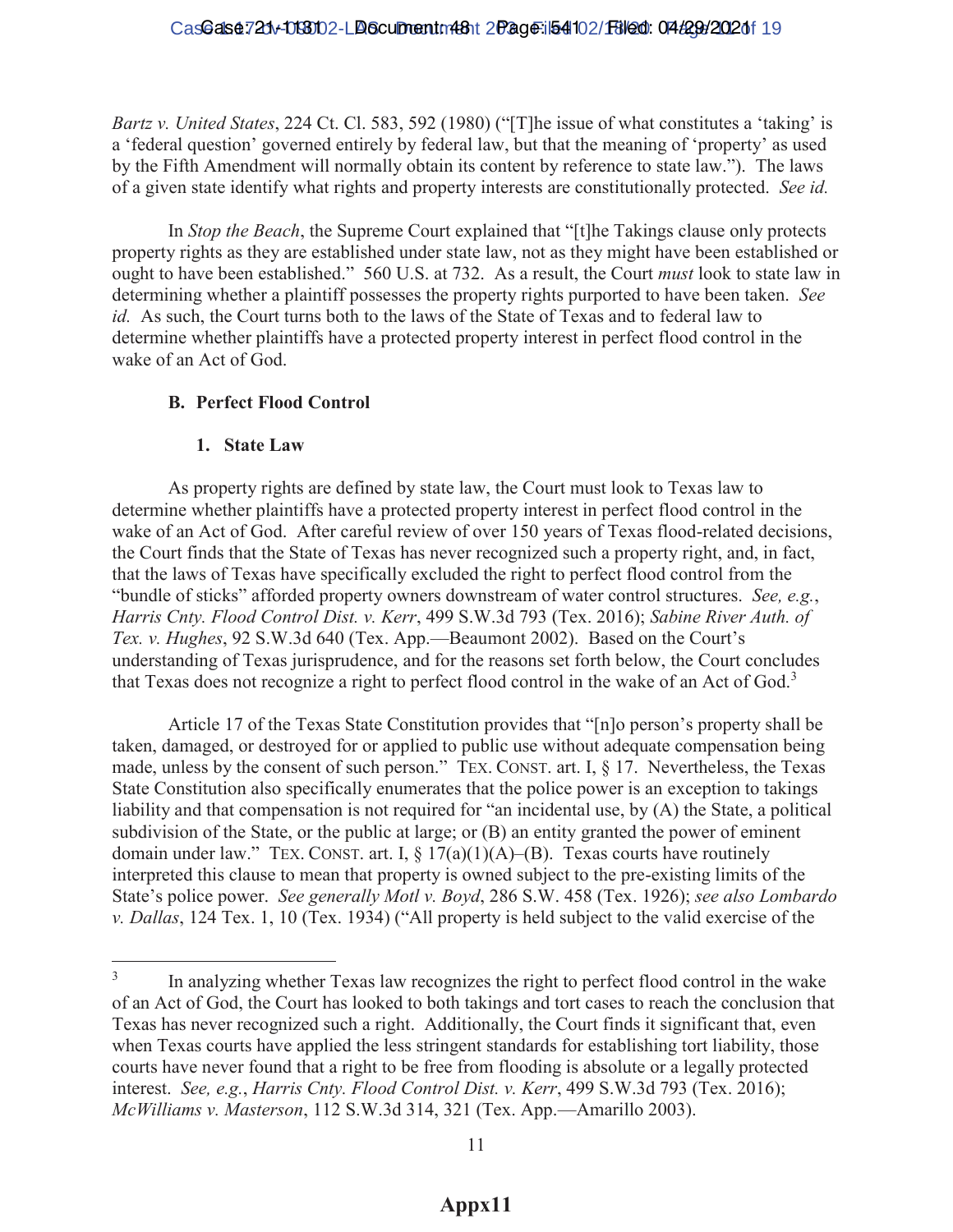# CasGalse721v-0130102-LB6cumentm481t 2Page-i54202/18/200: 04 42 9 2020 f 19

police power."); Cummins v. Travis County Water Control & Improvement Dist. No. 17, 175 S.W.3d 34, 48 (Tex. App.—Austin 2005) ("[A]ny such rights an owner may have can only be exercised in a reasonable fashion and are subject to the State's police powers"). Texas courts have also consistently recognized efforts by the State to mitigate against flooding as a legitimate use of the police power. *See generally Motl*, 286 S.W. 458.

The Texas Supreme Court has long recognized that flooding is a major issue within the state's borders and that the government must endeavor to control it. *See, e.g., Motl,* 286 S.W. 458. In 1926, the Supreme Court of Texas explained that "[o]ver 30,000,000 acre-feet of water annually passes unutilized from the streams of Texas to the Gulf of Mexico, much of it in floods that cause great destruction. Good business sense demands that the floods of Texas be controlled." *Id.* at 469. In highlighting the importance of flood mitigation, the *Motl* Court noted that "flood waters are to be treated as a common enemy, the control and suppression of which is a public right and duty." 286 S.W. at 470. This decision demonstrates that the right to protect the public from flooding is not something new, but rather "of ancient origin, universal in its extent." *Id.* In fact, flood mitigation is not only a right but a duty, and

[t]o deny that the State of Texas has [the] power and authority to ameliorate [destructive flooding], and to cause the storing of these floods waters, both for the protection of the people and for the reclamation and development of its lands by irrigation, is to deny to the State one of the ancient rights of the police power.

*Id.* at 471. The Court interprets such precedent to stand for the conclusion that Texas law clearly recognizes the state's authority to mitigate against flooding to be a legitimate use of the police power. Additionally, Texas jurisprudence illuminates precisely how the state's police power is superior to the rights of property owners, and waters are "subject to regulation and control by the State, regardless of the riparian's land which may border upon the stream." *Id.* at 474; *see also Cummins*, 175 S.W.3d at 49 ("[O]wnership of waterfront property is subject to regulation under the State's police powers and, hence, their rights must yield to the regulations that serve the public's interest."). As such, the plaintiffs in this case own their land subject to the legitimate exercise of the police power to control and mitigate against flooding.

In addition to holding that efforts expended to mitigate against flooding constitute a legitimate use of the police power, Texas courts have rejected the theory that failure to perfectly mitigate against Acts of God can rise to the level of a taking under Texas law. The court in *McWilliams v. Masterson* held that "[i]t has long been the rule that one is not responsible for injury or loss caused by an act of God. $\degree$  112 S.W.3d 314, 321 (Tex. App.—Amarillo 2003) (citations omitted); *see also Luther Transfer & Storage, Inc. v. Walton*, 296 S.W.2d 750, 753 (Tex. 1956) ("Damages resulting from an act of God are not ordinarily chargeable to anyone."); *Benavides v. Gonzalez*, 396 S.W.2d 512, 514 (Tex. App.—San Antonio 1965) (holding that "[u]nprecedented rainfall or Act of God is uniformly recognized as a good defense" to diversions of water.). Under Texas law, to determine whether an occurrence was an Act of God, a court here present only ask whether it was "so unusual that it could not have been reasonably expected or provided against." Gulf, C. & S. F.R. Co. v. Texas Star Flour Mills, 143 S.W. 1179, 1182 (Tex. Civ. App. 1912). As Harvey was a 2000-year storm, the likes of which the Houston area had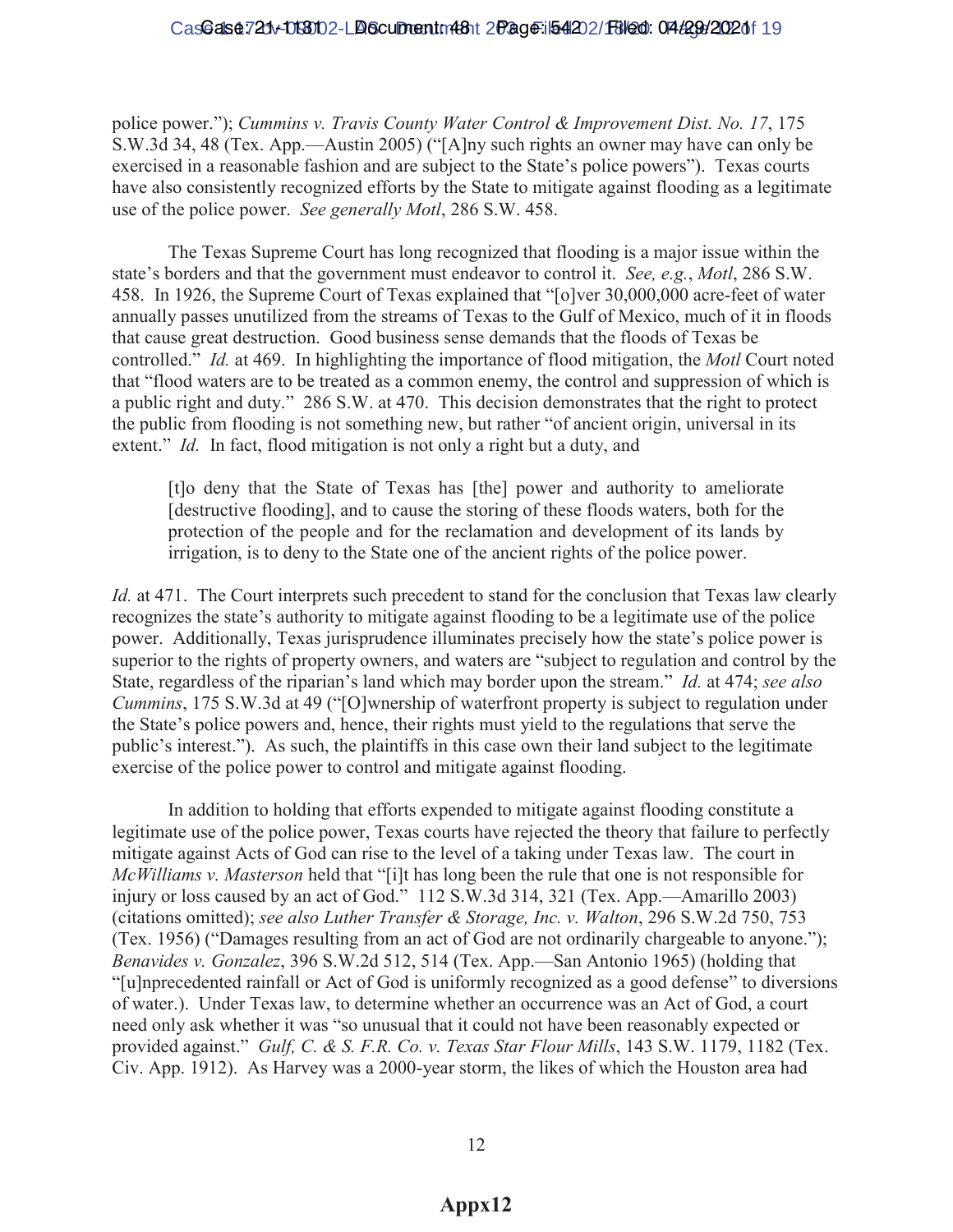never seen, the storm was of a kind that "could not have been reasonably expected or provided against." *Id.* As such, the Court concludes that Harvey was most assuredly an Act of God.<sup>4</sup>

When determining whether a party is liable for flood-related damage to another's property, Texas courts have routinely held that "it must be shown that [an] unlawful act caused damages to the owner which would not have resulted but for such act." *Benavides v. Gonzalez*, 396 S.W.2d 512, 514 (Tex. App.—San Antonio 1965). "Proof of damage alone will not suffice to prove a taking.´*Bennett v. Tarrant County Water Control and Imp. Dist. No One*, 894 S.W.2d 441 (Tex. App—Fort Worth 1995) (citing *Loesch v. United States*, 227 Ct. Cl. 34, 44, 645 F.2d 905, 914, *cert. denied*, 454 U.S. 1099 (1981)). Texas law has specifically limited liability in both a takings and a tort context where the operator of a water control structure fails to perfectly mitigate against flooding caused by an Act of God. *See Kerr*, 499 S.W.3d 793. This limitation on property rights exists both when the operator fails to do more to protect downstream properties from flooding, and when the operator induces the release of water, so long as the water is released at a lesser rate than it is impounded. *See id.*; *see also Sabine River Auth.*, 92 S.W.3d 640. Regardless of the intentionality of the waters' release, the Court does not believe that Texas law provides plaintiffs with a right to be free from flood waters.

In one case where property owners alleged that a water control structure "could have done more" to ensure their properties were free from flooding, the Texas Supreme Court held that "[governments] cannot be expected to insure against every misfortune occurring within their geographical boundaries, on the theory that they could have done more. No government could afford such obligations.´*Kerr*, 499 S.W.3d at 804 (citing *Terminiello v. City of Chicago*, 337 U.S. 1, 37, (1949) (Jackson, J., dissenting) ("There is danger that, if the Court does not temper its doctrinaire logic with a little practical wisdom, it will convert the constitutional Bill of Rights into a suicide pact."); *Kennedy v. Mendoza-Martinez*, 372 U.S. 144, 160 (1963) ("[W]hile the Constitution protects against invasions of individual rights, it is not a suicide pact.´)). In analyzing whether the county was liable for the flooding beyond its control, the court highlighted that "because inaction cannot give rise to a taking, we cannot consider any alleged failure to take further steps to control flooding." Kerr, 499 S.W.3d at 805; see also Cameron Cty. Reg'l *Mobility Auth. v. Garza*, No. 13-18-00544, 2019 Tex. App. LEXIS 8968, at \*9 (Tex. App.—Corpus Christi 2019) ("A governmental entity cannot be liable for a taking if it committed no intentional acts."). In finding for the defendant, the *Kerr* Court "decline<sup>[d]</sup> to extend takings liability . . . in a manner that makes the government an insurer for all manner of natural disasters," because to find otherwise would "encourage governments to do nothing to prevent flooding, instead of studying and addressing the problem.´*Id.* at 810; *see also Texas Highway Dep't v. Weber*, 219 S.W.2d 70 (Tex. 1949) ("If the state were suable and liable for every tortious act of its agents, servants, and employees committed in the performance of their official duties, there would result a serious impairment of the public service and the necessary

 $\overline{a}$ 

<sup>&</sup>lt;sup>4</sup> Of note, this Court's finding that plaintiffs' flood-related damage is the result of an Act of God is consistent with the findings of the United States District Court for the Southern District of Texas, which, in a negligence proceeding, determined that "the storm surge from Harvey" was an "Act of God" that contributed to plaintiff's property damage. *Landgraf v. Nat Res. Conservation Serv.*, No. 6:18-CV-0061, 2019 U.S. Dist. LEXIS 61198, at \*4 (S.D. Tex. Apr. 9, 2019).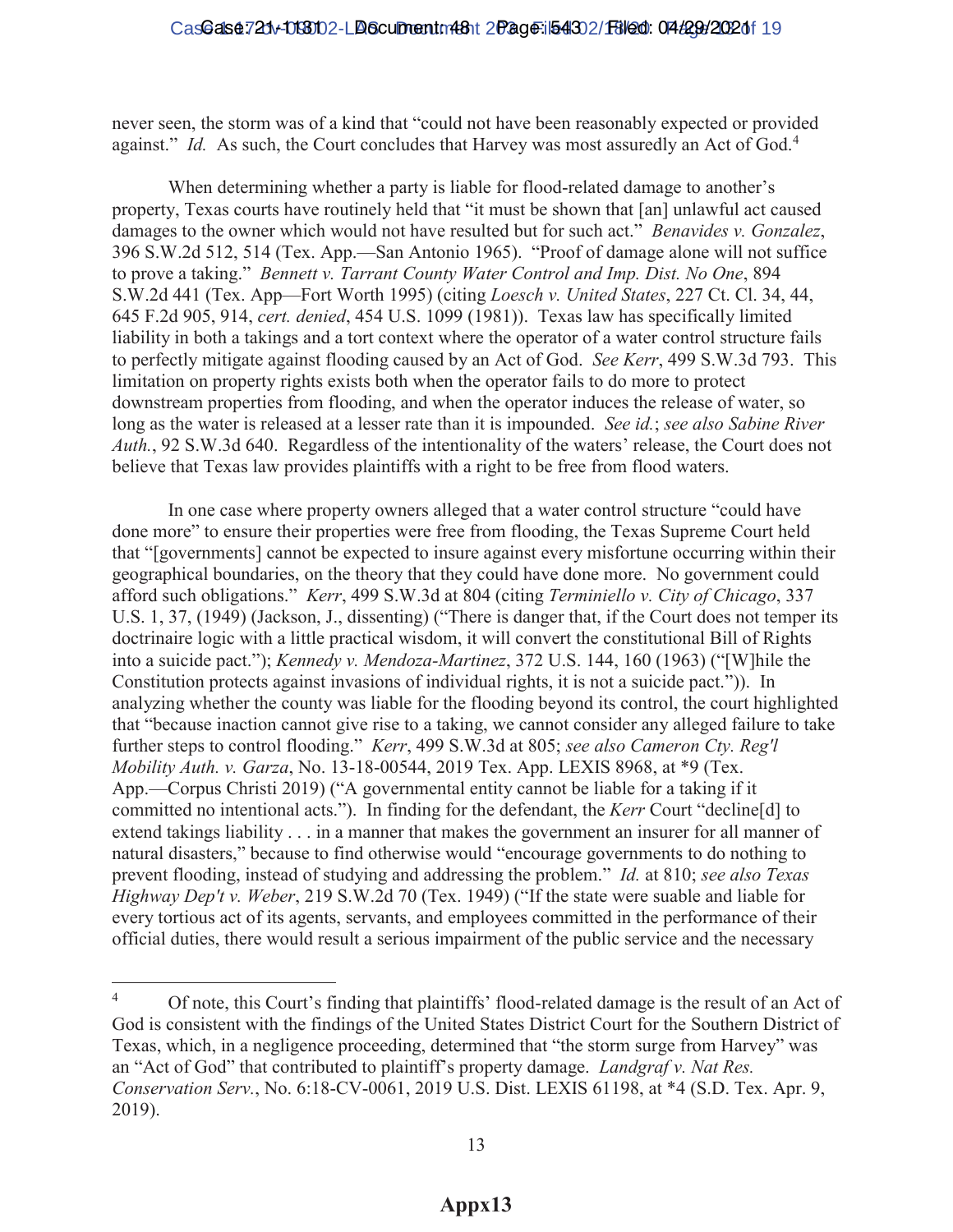administrative functions of government [sic] would be hampered´. Interpreted collectively, it is the Court's understanding that Texas does not recognize the right to be free from unintentional flooding resulting from an Act of God.

In addition to finding that uncontrollable flooding cannot result in a taking, the Court in *Kerr* also highlighted that intent alone is not enough to establish causation in a takings context, and explained that "[b]ecause a taking cannot be premised on negligent conduct, we must limit our consideration to affirmative conduct the County was substantially certain would cause flooding to the homeowners' properties and *that would not have taken place otherwise*." *Kerr*, 499 S.W.3d at 805 (emphasis added). Under Texas law, even when a release of water is intentional, a taking does not occur where "the [water control structure] never released more water than was entering the reservoir via rainfall." Sabine River Auth., 92 S.W.3d at 642 (citing *Wickham v. San Jacinto River Authority*, 979 S.W.2d 876, 880 (Tex. App.—Beaumont 1998)). This is particularly true where the water is not released directly onto a plaintiff's property, but rather is released into a river that consequently floods properties downstream. In *Wickham v. San Jacinto River Authority*, the Texas Supreme Court specifically determined the following:

In addition to the fact that appellee never released more water than was entering the San Jacinto River, Adams' deposition testimony makes it clear that the water being released from Lake Conroe was flowing directly into the San Jacinto River, not directly onto appellants' property. From the point of release, the water flowed into the River and went downstream and mixed into other tributaries which apparently overflowed their banks[,] resulting in flooding. Standing alone, this would be sufficient summary judgment evidence to negate the "taking" element in appellants' inverse condemnation claim.

979 S.W.2d at 883. Under Texas law, even an intentional release of water does not give rise to a takings claim unless the flood control structure releases more water than is entering the reservoir.<sup>5</sup> *See Sabine River Auth.*, 92 S.W.3d 640; *see also Wickham*, 979 S.W.2d 876. As such, under Texas law, the "bundle of sticks" afforded property owners does not include to right to be free from all flooding, regardless of the intentionality behind the water's release.

Finally, Texas law also indicates that, when an individual purchases real property, the individual acquires that property subject to the property's pre-existing conditions and limitations. *See generally City of Dallas v. Winans, 262 S.W.2d 256 (Tex. Civ. App.—Dallas 1953); see also City of Tyler v. Likes*, 962 S.W.2d 489 (Tex. 1997). A cause of action can only occur when the injury arises, and a subsequent property owner cannot inherit that cause of action. *See, e.g.*, *Winans*, 262 S.W.2d at 259 ("The concrete culvert in question is a public improvement permanent in nature. If its construction injured the land at all, it was a permanent injury which had already occurred when appellee acquired the property, and no right of action accrued to

 $\overline{a}$ 

<sup>&</sup>lt;sup>5</sup> The Court notes that, in the wake of Harvey, water flowed into Addicks at 70,000 cfs and into Barker into 77,000 cfs. Pls.' App. at  $A3157-A3158$ . Despite the high inflow of water, the outflow from Addicks was only approximately 7,500 cfs, the outflow from Barker was only approximately 6,300 cfs, and the totally combined discharge was approximately 13,800 cfs at its peak. Def.'s Ex 28. Texas law would not have recognized a taking under such circumstances.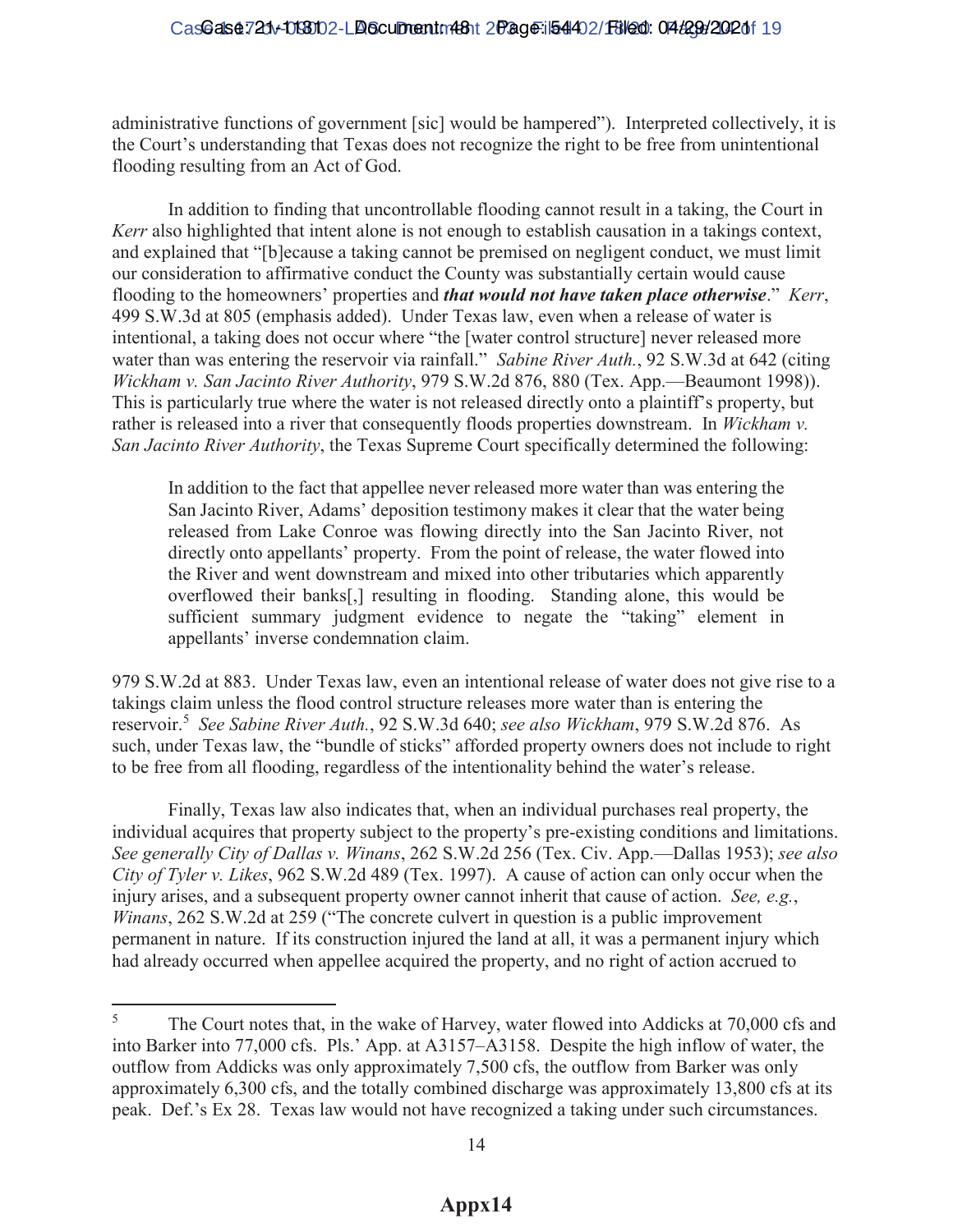# CasGalse721v-0130102-LB6cumentm481t 2Page-i54502/18/200: 04t29t/2020f 19

appellee."); see also Likes, 962 S.W.2d 489 (finding no taking where the culvert system was completed more than ten years before plaintiff's home was built, and where the City had not made improvements since its construction to increase the amount of water in the watershed.). As each of the plaintiffs in this case acquired their property *after* the construction of the Addicks and Barker Dams and Reservoirs, plaintiffs acquired their properties subject to the superior right of the Corps to engage in flood mitigation and to operate according to its Manual.

Before the Court can analyze whether a Fifth Amendment Taking has occurred, the Court first must look to what property interest was allegedly taken. Federal law dictates that "the issue of what constitutes a 'taking' is a 'federal question' governed entirely by federal law, but that the meaning of 'property' as used by the Fifth Amendment will normally obtain its content by reference to state law." *Bartz*, 224 Ct. Cl. at 592. While none of the aforementioned Texas jurisprudence is persuasive on our analysis of whether a Fifth Amendment Taking has occurred under federal law, the storied history of Texas law makes it clear that the State of Texas never intended to create a protected property interest in perfect flood control in the wake of an Act of God. As the State of Texas does not recognize such a right, the Court now looks to whether federal law provides plaintiffs with the right to perfect flood control in the wake of an Act of God.

# **2. Federal Law**

While "state law defines property interests," Stop the Beach, 560 U.S. at 707, federal common law may also identify which property rights are protected under the Constitution. *See Maritrans*, 342 F.3d at 1352–53 ("Property rights are set by state law and federal common law but are not created by the constitution"). As Texas law does not recognize a protectable property interest in perfect flood control in the face of an Act of God, the Court now looks to whether federal common law provides plaintiffs with such a protected property interest. Also, federal statutes can create specific property interests for particular individuals, but this is rare. *See generally Grav v. United States*, 14 Cl. Ct. 390 (1988) (holding that a statutory offer that invited performance as the method of acceptance creates an implied-in-fact contract for which a plaintiff must be compensated), *aff'd*, 886 F.2d 1305 (Fed. Cir. 1989). After careful review of related legal precedent, statutes, the Court finds that such a "property right" does not exist under federal law either.

Plaintiffs repeatedly argue that, because their properties had never flooded before (or at the very least because such flooding was minimal), they had a "reasonable, investment-backed expectation" that they would remain free from flooding. Pls.' MSJ at 32. Additionally, plaintiffs seemingly contend that, even though the Reservoirs were dry prior to Harvey's landfall, the simple fact that the water passed through the Reservoirs before inundating plaintiffs' properties means that all of the water was Corps' water, as opposed to "flood water." See Pls.' MSJ at 32; *see also* Pls.' Resp. to MTD at 23. In response, defendant argues that plaintiff's takings claim fails because plaintiffs have failed to prove causation, and, in the alternative, that plaintiffs lack the property interest purportedly taken. See generally Def.'s CMSJ. The Court rejects both of plaintiff's assertions.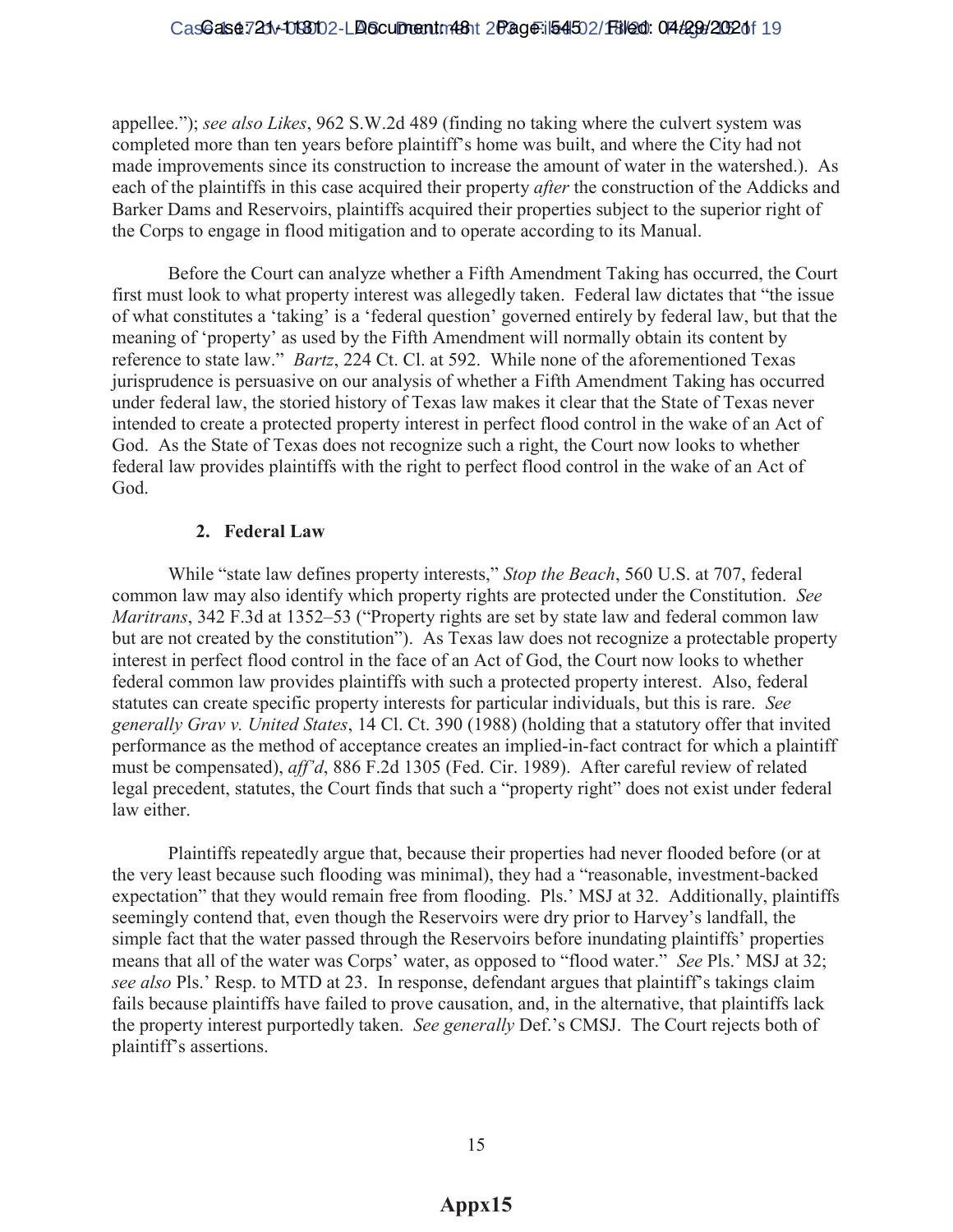# CasGalse721v-0130102-LB6cumentm481t 2Page-i54602/18/200: 04 4294 2002 0f 19

The Court believes plaintiffs mischaracterized the events that preceded the flooding of their properties. As an initial matter, the government's construction of the Reservoirs and the resulting benefit of flood control does not, by its nature, affirmatively create a cognizable property interest in perfect flood control. In *Avenal v. United States*, this Court addressed whether a plaintiff could have a vested property interest in a benefit conferred upon them by a federal government project, and, if they could acquire such a right, whether cessation of that benefit could give rise to a Fifth Amendment Taking. 33 Fed. Cl. 778, 787 (1995). In finding for the government, that Court ultimately determined that an unintended benefit could not create a vested property interest, and that "[i]n certain limited circumstances, the Federal Government can eliminate or withdraw certain unintended benefits resulting from federal projects without rendering compensation under the Fifth Amendment." *Id.* at 790. While the facts in *Avenal* are not directly analogous to those in the case at bar, the Court agrees with the overall holding—that even if a plaintiff benefits from a federal project, such a benefit does not in itself create a property interest that is subject to Fifth Amendment compensation when the government later ceases to provide such benefit. *See generally id.*

There is a fundamental difference between property rights and the benefits a government provides to its citizens. To ignore this would be to discard the last several hundred years of Anglo-American legal history. That difference is based upon the relationship between the source of the property and the new owner of the property right. The property right is created by the conveyor and arises out of the conveyor's relationship with the recipient. That relationship most commonly takes the form of a contractual obligation. Furthermore, a property interests can occasionally be created as a gift—for example, an inheritance, an award, or a personal gift. These then become the recipient's property. However, when a government creates programs that benefit its citizens, those programs rarely provide members of the public with property interests. *Cf. Grav*, 14 Ct. Cl. 390. This is because the justification and intention behind the program—be it flood control, the construction of a highway, or some other benefit—is for the general good of the community. It is almost never a benefit intentionally awarded for a specific group of individuals.

Additionally, despite the fact that the Corps has routinely erected water control structures to benefit property owners by mitigating against downstream flooding, the federal government never intended to provide plaintiffs downstream of a water control structure with a vested right in perfect mitigation against "flood waters." To the contrary, Section 702c of the Flood Control Act of 1928 ("FCA") provides that "[n]o liability of any kind shall attach to or rest upon the United States for any damage from or by floods or flood waters at any place." 33 U.S.C.  $\S$  702c (2018). Since the FCA's enactment, the Supreme Court has attempted to distinguish between what is and is not flood water. In *Central Green Co. v. United States*, the Supreme Court held that "the text of the [FCA] directs us to determine the scope of the immunity conferred, not by the character of the federal project or the purpose it serves, but by the character of the waters that caused the relevant damage and the purpose behind their release."  $531$  U.S. 425, 434 (2001). The Court further outlined when the character of the water is clearly definable and when an ambiguity exists as follows:

It is relatively easy to determine that a particular release of water that has reached flood stage is "flood water"  $\ldots$  or that a release directed by a power company for

# **Appx16**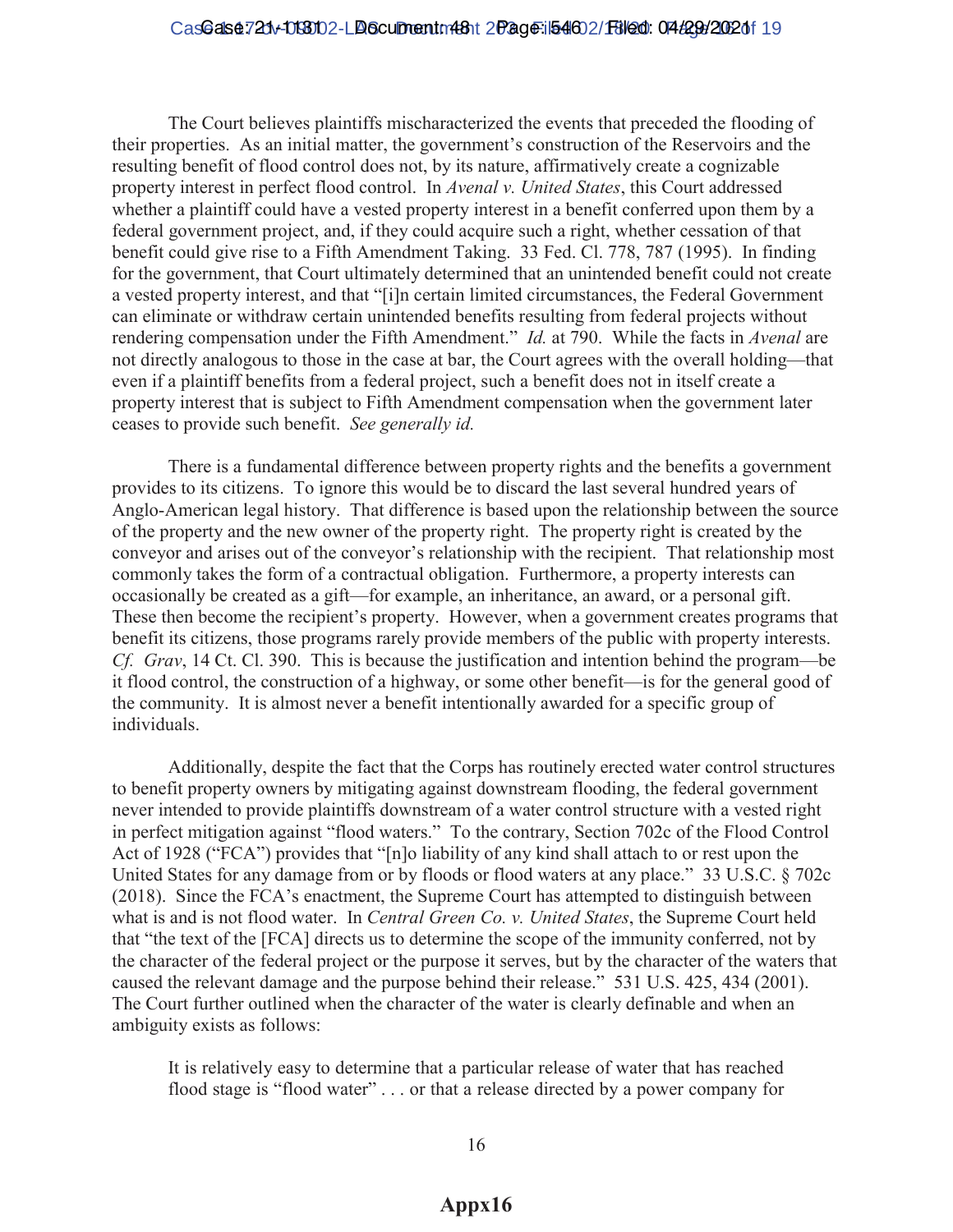the commercial purpose of generating electricity is not . . . . It is, however, not such a simple matter when damage may have been caused over a period of time in part by flood waters and in part by the routine use of the canal when it contained little more than a trickle.

*Id.* at 436 (citations omitted). Interpreting this precedent, the Court concludes that the character of the release at issue in this case is clearly "a release of water that has reached flood stage." See *id.* Accordingly, the Court determines that, contrary to plaintiffs' assertion that the Corps affirmatively decided to store its water on their properties, the waters released from the Reservoirs—waters only impounded behind the dams because of the occurrence of a natural disaster—were "flood waters" in excess of what the Corps could reasonably control. As such, the Court now must look to whether the existence of a dam erected for the sole purpose of protecting downstream properties from "flood waters" affords plaintiffs a vested property interest in perfect flood control when storm waters exceed a volume over which the government can successfully control.

When interpreting the FCA, courts have continuously held that simply owning property that benefits from flood control structures does not by itself confer upon those owners a vested right in perfect flood control. In fact, the Supreme Court in *United States v. Sponenbarger* categorically rejected the proposition that a Fifth Amendment Taking can arise as a result of flooding that the government did not cause and over which the government had no control. 308 U.S. 256 (1939). The Court specifically held the following:

An undertaking by the Government to reduce the menace from flood damages which were inevitable but for the Government's work does not constitute the Government a taker of all lands not fully and wholly protected. When undertaking to safeguard a large area from existing flood hazards, the Government does not owe compensation under the Fifth Amendment to every landowner which it fails to or cannot protect.

*Id.* at 265. Essentially, when the government undertakes efforts to mitigate against flooding, but fails to provide perfect flood control, it does not then become liable for a compensable taking because its mitigative efforts failed. *See id.* Indeed, "[i]f major floods may sometime in the future overrun the river's banks despite—*not because of*—the Government's best efforts, the Government has not taken [plaintiff's] property." *Id.* at 266 (emphasis added). In its decision, the Supreme Court extended that same holding to cases in which other properties benefited from the project, as "the Fifth Amendment does not make the Government an insurer that the evil of floods be stamped out universally before the evil can be attacked at all." *Id.* To find otherwise "would far exceed even the 'extremest' [sic] conception of a 'taking' by flooding within the meaning of that Amendment. For the Government would thereby be required to compensate a private property owner for flood damages which it in no way caused.´*Id.* at 265.

In the years following, this Court has routinely upheld the Supreme Court's ruling in *Sponenbarger*—that the government cannot be held liable under the Fifth Amendment for property damages caused by events outside of the government's control. For example, in *Teegarden v. United States*, this Court held that "[i]n the context of a claim for inverse

17

# **Appx17**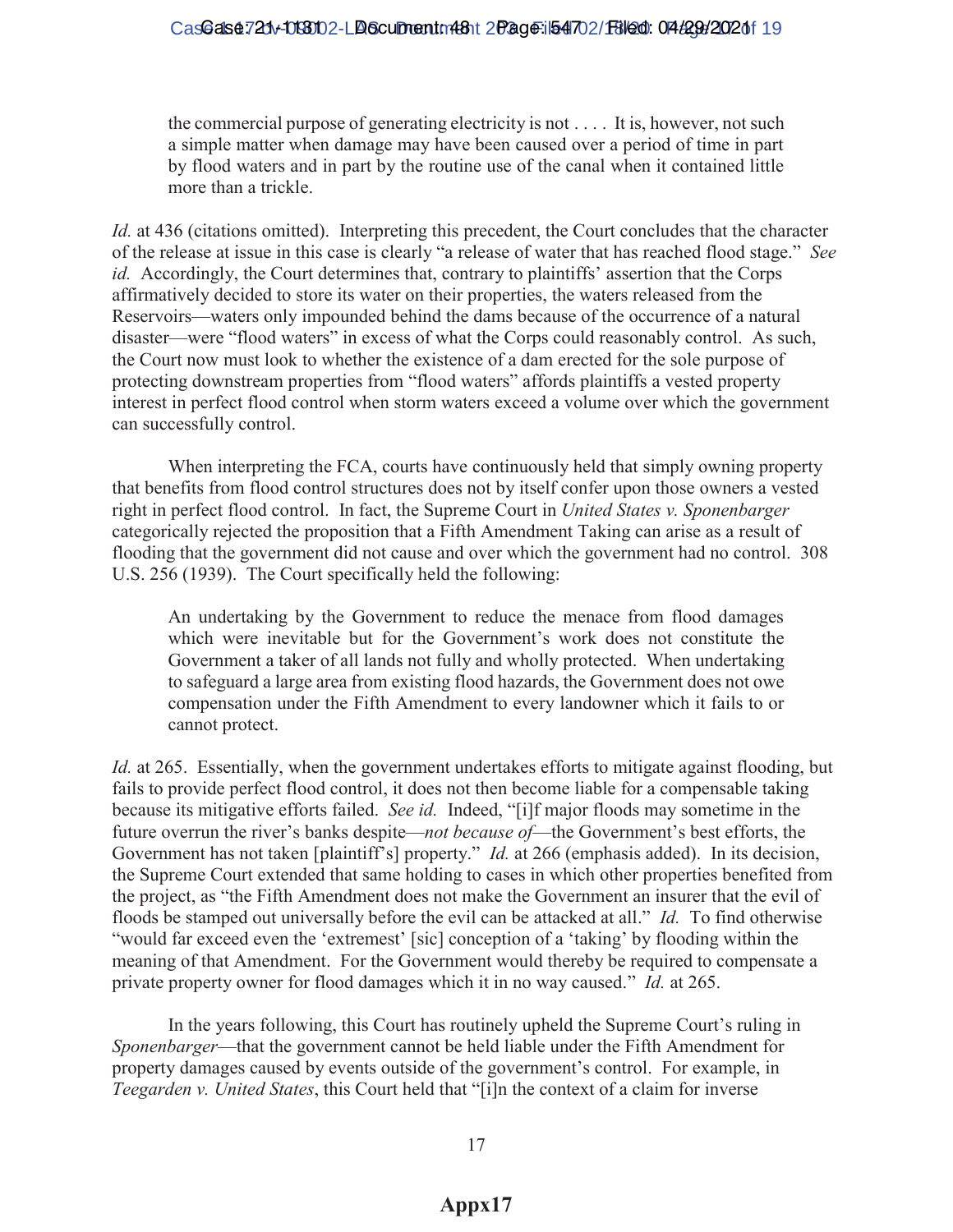condemnation, damages resulting from 'a random event induced more by an extraordinary natural phenomenon than by Government interference' cannot rise to the level of a compensable taking, 'even if there is permanent damage to property partially attributable to Government activity." 42 Fed. Cl. 252, 257 (1998) (citing *Berenholz v. United States*, 1 Cl. Ct. 620, 626 (1982) (quoting *Wilfong v. United States*, 202 Ct. Cl. 616, 622 (1973))). In *Hartwig v. United States*, this Court held that "the United States is not liable for all of the damages caused by a flooding unless directly attributable to governmental action. Indirect or consequential damages are not compensable." 202 Ct. Cl. 801, 809 (1973); see also Danforth v. United States, 308 U.S. 271 (1939) (holding that "an incidental consequence" of a levee's construction cannot give rise to a taking); *Sanguinetti v. United States*, 264 U.S. 146 (1924) ("The injury was in its nature indirect and consequential, for which no implied obligation on the part of the Government can arise."); *John Horstmann Co. v. United States*, 257 U.S. 138 (1921) ("[W] hat is done may be in the exercise of a right and the consequences only incidental, incurring no liability."); *R. J. Widen Co. v. United States*, 357 F.2d 988 (Ct. Cl. 1966) ("[C]ompensation under the Fifth Amendment may be recovered only for property taken and not for incidental or consequential losses, the rationale being that the sovereign need only pay for what it actually takes rather than for all that the owner has lost."); *B Amusement Co. v. United States*, 180 F. Supp. 386 (Ct. Cl. 1960) ("It is well settled that consequential damages form no basis for such a recovery [under the Takings Clause of the Fifth Amendment]."). Thus, federal precedent clearly supports the Court's finding that a "natural phenomenon"—or Act of God—cannot trigger takings liability, particularly as plaintiffs do not possess a protected property interest in perfect flood control during and after a natural disaster.

In sum, there exists no cognizable property interest in perfect flood control against waters resulting from an Act of God, and "the Fifth Amendment does not make the Government an insurer" against flooding on a plaintiff's real property when the government fails to completely protect against waters outside of its control. *Sponenbarger*, 308 U.S. at 265. The mere fact that plaintiffs' properties had not sustained this level of flooding prior to Harvey's landfall does not create the right to or provide plaintiffs with a legitimate, investment-backed expectation in perfect flood control. Furthermore, the Court must categorically reject plaintiffs' arguments that the water on their properties was Corps' water. The Reservoirs are dry reservoirs and they contained no water until Harvey made landfall. Def.'s Ex. 22 at 997, 999; Def.'s Ex. 8 at 280–91. The closing and later opening of the gates under the Corps' induced Surcharge operation does nothing to make the water "government water," as opposed to "flood waters" as articulated in *Central Green*. 531 U.S. 425.

# **IV. Conclusion**

Based on the above analysis of both state and federal law, it seems clear to this Court that neither Texas law nor federal law provides plaintiffs with a cognizable property interest in perfect flood control in the wake of an Act of God. As the government cannot take a property interest that does not exist, and as the Corps cannot be held liable when an Act of God inundates a plaintiff's real property with flood waters that the government could not conceivably have controlled, plaintiffs have failed to state a claim upon which relief can be granted. *See* RCFC  $12(b)(6)$ .